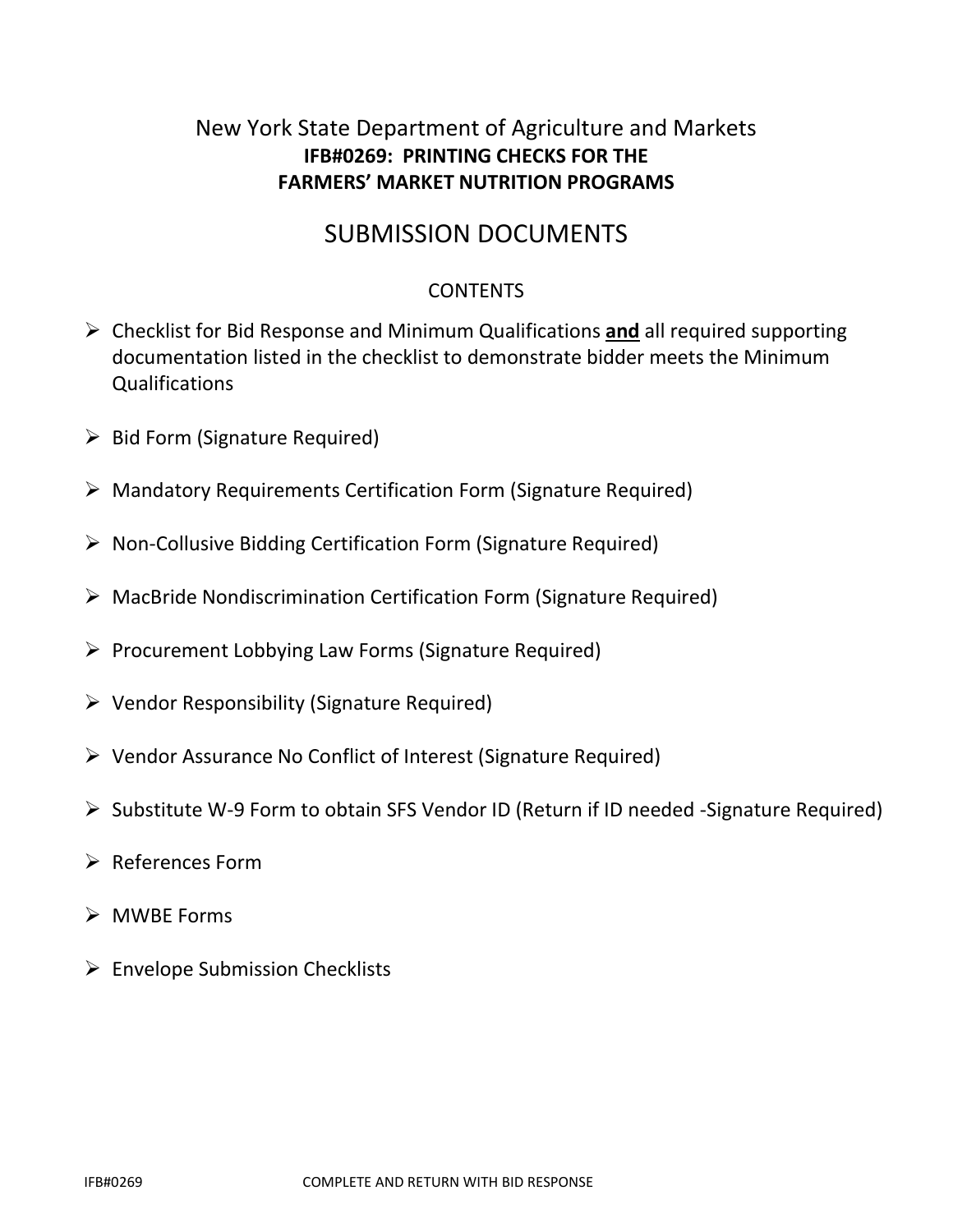# New York State Department of Agriculture and Markets **IFB#0269: PRINTING CHECKS FOR THE FARMERS' MARKET NUTRITION PROGRAMS**

# SUBMISSION DOCUMENTS CHECKLIST

| To be     | <b>BID RESPONSE ITEM</b>                                                                                                       | <b>FOR AGR</b>  |
|-----------|--------------------------------------------------------------------------------------------------------------------------------|-----------------|
| completed | The following forms and documentation must be submitted at the time of bid submission. The                                     | <b>USE ONLY</b> |
| by Bidder | Department reserves the right to request any missing information from the items marked with                                    |                 |
|           | an asterisk (*) below. Bidder will have three (3) business days to provide any missing                                         |                 |
|           | information requested by the Department for those items marked with an asterisk (*).                                           |                 |
| $\Box$    | Attachment 1 - Bid Form                                                                                                        | П               |
| $\Box$    | *Attachment 2 - Mandatory Requirements Certification Form                                                                      | $\Box$          |
| $\Box$    | *Attachment 3 - Non-Collusive Bidding Certification                                                                            | П               |
| $\Box$    | *Attachment 4 - MacBride Nondiscrimination Certification                                                                       | $\Box$          |
| $\Box$    | *Attachment 5 - Procurement Lobby Law Forms                                                                                    | I.              |
| $\Box$    | *Attachment 6 - Vendor Responsibility                                                                                          | П               |
| $\Box$    | *Attachment 7 - Vendor Assurance No Conflict of Interest                                                                       | П               |
| $\Box$    | *Attachment 8 - Substitute W-9 Form to obtain SFS ID                                                                           | Not a           |
|           |                                                                                                                                | requirement     |
|           | RETURN IF SFS VENDOR ID IS REQUESTED                                                                                           |                 |
|           | *Attachment 9 - References Form                                                                                                |                 |
|           |                                                                                                                                |                 |
|           | The bidder must provide the name of at least three (3) references from clients for whom you have                               |                 |
| $\Box$    | provided printing services, including references for each work sample submitted. References                                    | П               |
|           | should demonstrate the ability of the bidder to perform jobs similar in scope to the size, nature                              |                 |
|           | and complexity of the outlined bid. The references shall include the:                                                          |                 |
|           | Name, address, contact person, telephone number, email address and, fax number for<br>$\bullet$<br>the referenced account; and |                 |
|           | Volume of business performed within the past three (3) years for each referenced<br>$\bullet$<br>account.                      |                 |
|           | Note that the Department will contact the references provided and the bidder is solely responsible                             |                 |
|           | for the availability of the submitted references.                                                                              |                 |
|           | (IFB Section 3.3)                                                                                                              |                 |
| $\Box$    | *Attachment 10 - MWBE Forms                                                                                                    | ⊔               |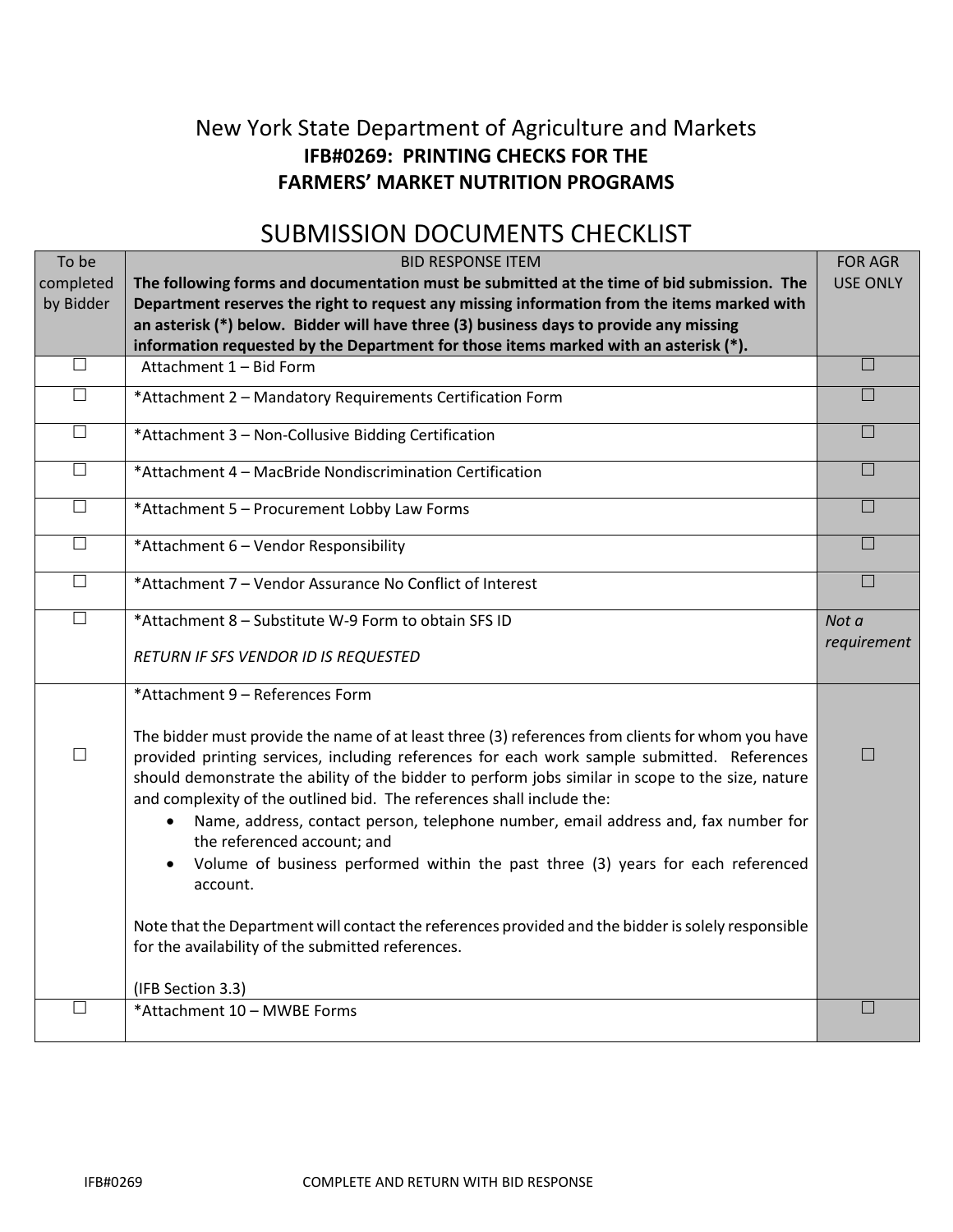|               | The following forms are not required until notification of selection is made, however bidders are  |  |
|---------------|----------------------------------------------------------------------------------------------------|--|
|               | strongly encouraged to submit the following forms with the bid response.                           |  |
| Website:      | Sales and Compensating Use Tax Documentation ST-220 CA:                                            |  |
|               | http://www.tax.ny.gov/pdf/current_forms/st/st220ca_fill_in.pdf ST-220 TD:                          |  |
|               | http://www.tax.ny.gov/pdf/current_forms/st/st220td_fill_in.pdf                                     |  |
|               | ST-220 CA, Sales and Compensating Use Tax Certification                                            |  |
| Website:      | <b>Worker's Compensation Documentation</b>                                                         |  |
|               | http://www.wcb.ny.gov/content/main/Employers/busPermits.jsp                                        |  |
|               | Form C-105.2 – Certificate of Workers' Compensation Insurance issued by private insurance          |  |
|               | carriers, or Form U-26.3 issued by the State Insurance Fund; OR                                    |  |
|               | Form SI-12- Certificate of Workers' Compensation Self-Insurance; or Form GSI-105.2 Certificate of  |  |
|               | Participation in Workers' Compensation Group Self-Insurance; OR                                    |  |
|               | CE-200 Certificate of Attestation for New York Entities with No Employees and certain out of State |  |
|               | Entities, that New York State Worker's compensation and/or Disability Benefits Insurance is not    |  |
|               | required OR                                                                                        |  |
| Website:      | Disability Benefits Coverage http://www.wcb.ny.gov/content/main/Employers/busPermits.jsp           |  |
|               |                                                                                                    |  |
| $\mathcal{L}$ | Form DB-120.1 - Certificate of Disability Benefits Insurance; OR                                   |  |
|               | Form DB-155- Certificate of Disability Benefits Self-Insurance; OR                                 |  |
|               | CE-200- Certificate of Attestation of Exemption from New York State Workers' Compensation          |  |
|               | and/or Disability Benefits Coverage.                                                               |  |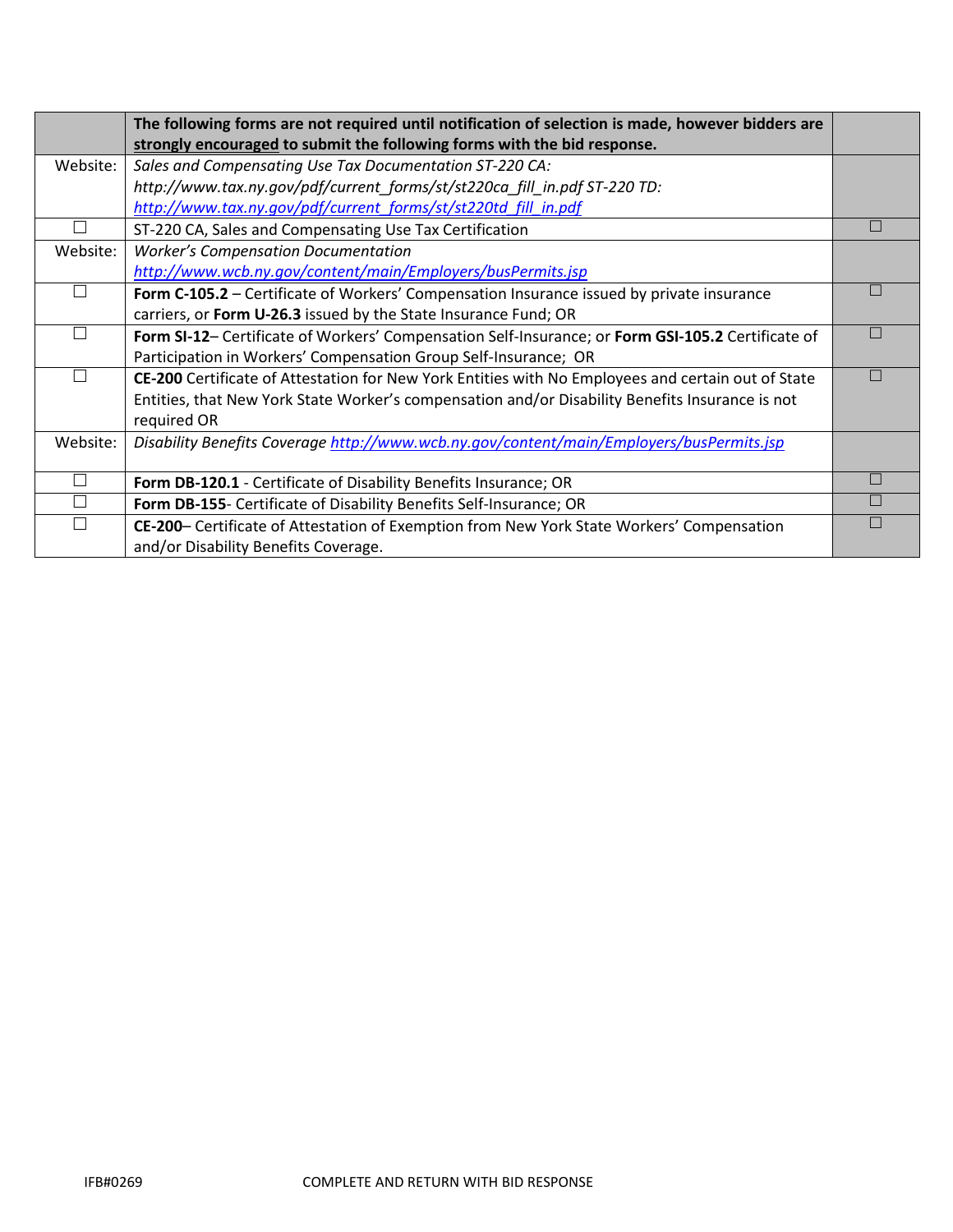## New York State Department of Agriculture and Markets **IFB#0269: PRINTING CHECKS FOR THE FARMERS' MARKET NUTRITION PROGRAMS**

#### **ATTACHMENT 1 - BID FORM**

Per Section 3.5 of the IFB, all bids must be submitted on the "Bid Form" included in the Submission Documents section. The cost proposal will be evaluated on the following:

### *PRICE INCLUDES ALL CUSTOMS DUTIES AND CHARGES AND IS NET, F.O.B. DESTINATION INCLUDING ALL COSTS NECESSARY OR INCIDENTAL TO PROPER EXECUTION OF JOB INCLUDING DELIVERY TO APPROXIMATELY 200 SITES THROUGHOUT NEW YORK STATE.*

|                                      | <b>Estimated</b><br>Quantity | <b>Unit Price</b> | <b>Total</b> |  |
|--------------------------------------|------------------------------|-------------------|--------------|--|
| Coupon Books (5 coupons per<br>book) | 470,000*                     |                   |              |  |
| Program Pocket Folders               | 450,000*                     |                   |              |  |
| Farmers' Market Signs                | $5,000*$                     |                   |              |  |
| <b>GRAND TOTAL BID:</b>              |                              |                   |              |  |

### *\* All quantities listed are estimated. Vendor will only be paid for the actual number of items ordered at the prices above.*

I hereby certify that 1) the prices quoted above are the same as or lower than those quoted other corporations, institutions and government agencies on similar services, quantities, terms and conditions; and 2) all prices include the cost of packing and shipping.

\_\_\_\_\_\_\_\_\_\_\_\_\_\_\_\_\_\_\_\_\_\_\_\_\_\_\_\_\_\_\_\_\_\_\_\_\_\_ \_\_\_\_\_\_\_\_\_\_\_\_\_\_\_\_\_\_\_\_\_\_\_\_\_\_\_

\_\_\_\_\_\_\_\_\_\_\_\_\_\_\_\_\_\_\_\_\_\_\_\_\_\_\_\_\_\_\_\_\_\_\_\_\_\_ \_\_\_\_\_\_\_\_\_\_\_\_\_\_\_\_\_\_\_\_\_\_\_\_\_\_\_

\_\_\_\_\_\_\_\_\_\_\_\_\_\_\_\_\_\_\_\_\_\_\_\_\_\_\_\_\_\_\_\_\_\_\_\_\_\_\_\_\_ \_\_\_\_\_\_\_\_\_\_\_\_\_\_\_\_\_\_\_\_\_\_\_\_\_\_\_\_\_

\_\_\_\_\_\_\_\_\_\_\_\_\_\_\_\_\_\_\_\_\_\_\_\_\_\_\_\_\_\_\_\_\_\_\_\_\_\_\_\_\_ \_\_\_\_\_\_\_\_\_\_\_\_\_\_\_\_\_\_\_\_\_\_\_\_\_\_\_\_\_

\_\_\_\_\_\_\_\_\_\_\_\_\_\_\_\_\_\_\_\_\_\_\_\_\_\_\_\_\_\_ \_\_\_\_\_\_\_\_\_\_\_\_\_\_\_\_\_\_\_\_\_\_\_\_\_\_\_\_\_\_

Street Address City, State, Zip

Bidder's Signature **Contract Contract Contract Contract Contract Contract Contract Contract Contract Contract Contract Contract Contract Contract Contract Contract Contract Contract Contract Contract Contract Contract Cont** 

Printed or Typed Signature's Name Telephone Number

E-Mail Address Fax Number

Bidder's Firm Name Federal Identification Number

COMPLETE AND RETURN WITH BID RESPONSE

.

Attachment 2- BID FORM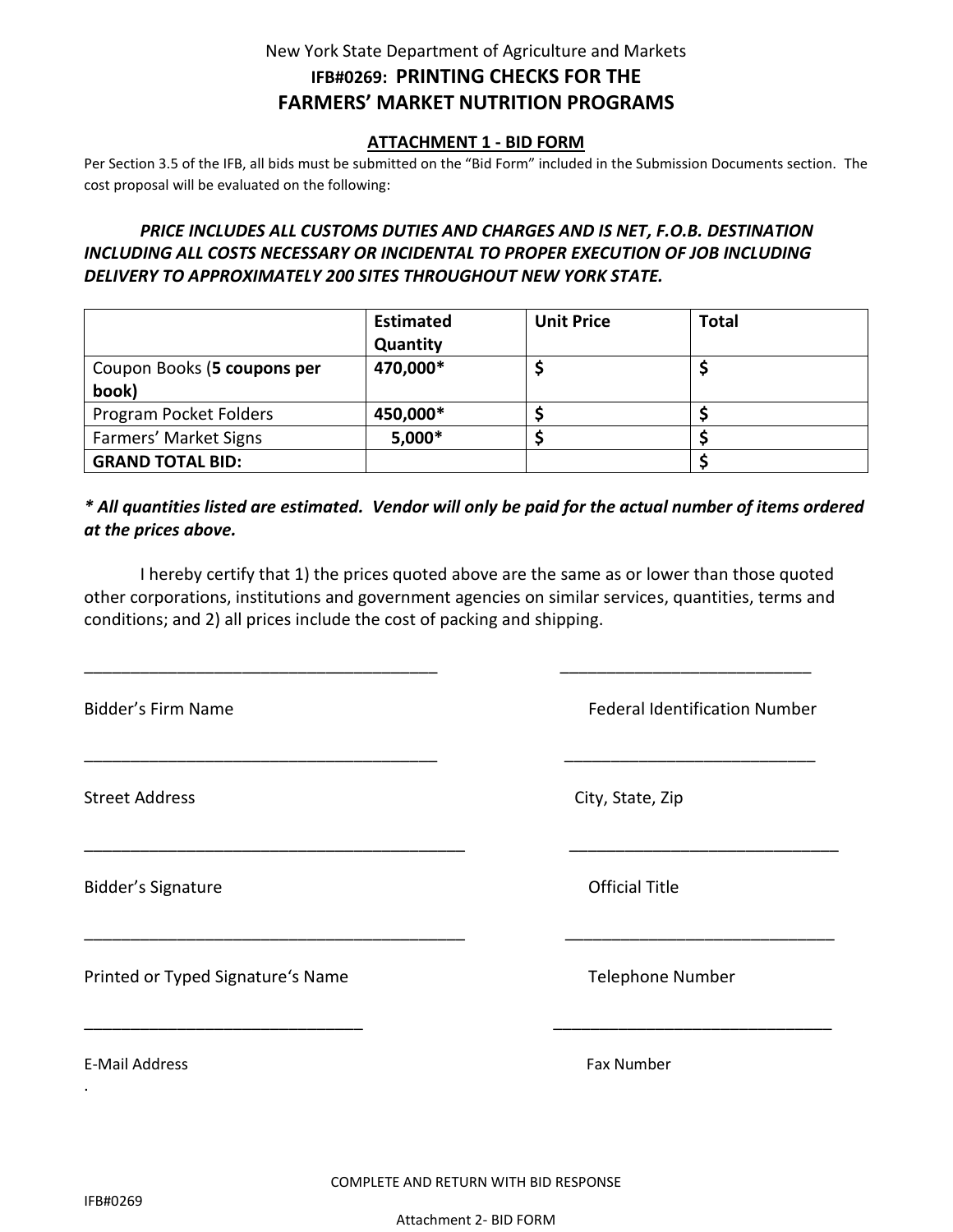#### **ATTACHMENT 2 – MANDATORY REQUIREMENTS CERTIFICATION**

#### *Mandatory Contract Requirements:*

By signing this form, the undersigned bidder certifies that, if selected, the bidder meets or will comply with the following requirements:

- 1) No other obligation or engagement, contractual or otherwise, will impact the selected contractor's ability to provide printing services during the contract period.
- 2) The selected contractor will have full control of the personnel and supplies/equipment provided and associated services and assumes total responsibility for financial loss, accident, injury, or death that may occur as a result of the supplies/equipment and services provided. The selected contractor will indemnify and hold harmless the State of New York, the Department, its officers and employees, from all claims, demands, damages, expenses, liability or obligation for damages, loss or injury to, or of, any person or property arising out of the acts of the selected contractor, its agents, servants, employees, and those acting for or on its behalf. Such indemnity shall not be limited by reasons of any insurance coverage provided.
- 3) The selected contractor agrees to comply with "Appendix A, Standard Clauses for New York State Contracts," a copy of which is included in the sample New York State AGM contract attached to this IFB as Exhibit 1.

**Bid Responses that do not include the signed Mandatory Requirements Certification Form or fail to comply with all of the Mandatory Contract Requirements will be disqualified and removed from further consideration.**

| <b>Bidder Signature</b> | Date                   |
|-------------------------|------------------------|
| <b>Printed Name</b>     | <b>Title</b>           |
| <b>Company Name</b>     | <b>Company Address</b> |

**\_\_\_\_\_\_\_\_\_\_\_\_\_\_\_\_\_\_\_\_\_\_\_\_\_\_\_\_\_\_\_\_\_\_\_\_\_\_\_\_\_\_\_\_\_\_\_\_\_\_\_\_\_\_\_\_\_\_\_\_\_\_\_\_\_\_\_\_\_\_\_\_\_\_\_\_\_\_\_\_**

**If you are not bidding, place an "x" in the box and return this page only.**

#### **□ WE ARE UNABLE TO BID AT THIS TIME BECAUSE\_\_\_\_\_\_\_\_\_\_\_\_\_\_\_\_\_\_\_\_\_\_\_\_\_\_\_\_\_\_\_\_\_\_\_**

| <b>Bidder's Signature:</b> | <b>Printed or Typed Name:</b> |
|----------------------------|-------------------------------|
|                            |                               |
|                            |                               |
| <u>Title:</u>              | Date:                         |
| Phone:                     |                               |
| Fax:                       |                               |
| <b>E-mail Address:</b>     |                               |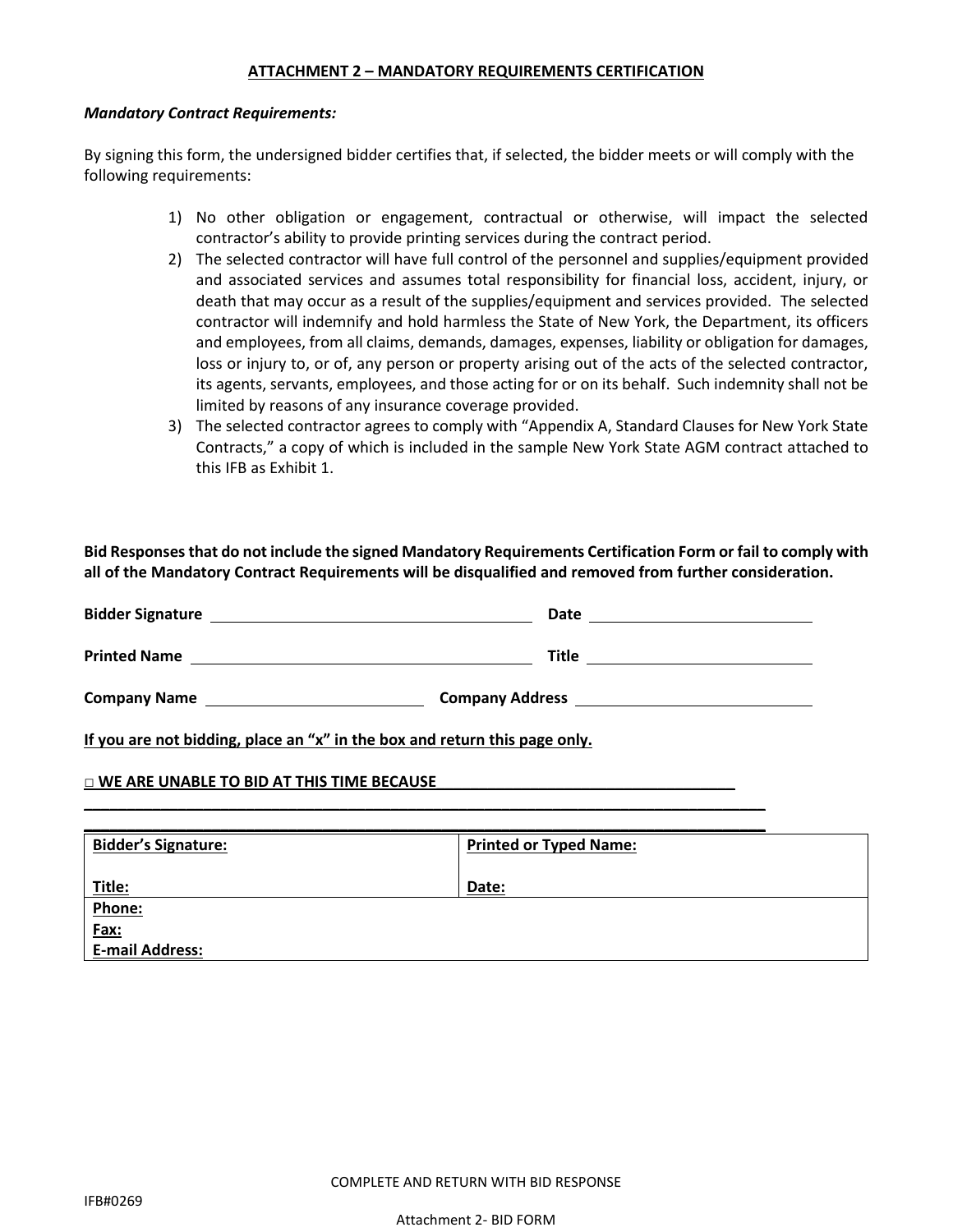#### **ATTACHMENT 3**

#### **NON-COLLUSIVE BIDDING CERTIFICATION REQUIRED BY SECTION 139-D OF THE STATE FINANCE LAW**

#### **BY SUBMISSION OF THIS BID, ANY BIDDER AND EACH PERSON SIGNING ON BEHALF OF ANY BIDDER CERTIFIES, AND IN THE CASE OF A JOINT BID, EACH PARTY THERETO CERTIFIES AS TO ITS OWN ORGANIZATION, UNDER PENALTY OF PERJURY, THAT TO THE BEST OF HIS/HER KNOWLEDGE AND BELIEF:**

[1] The prices in this bid have been arrived at independently, without collusion, consultation, communication, or agreement, for the purposes of restricting competition, as to any matter relating to such prices with any other Bidder or with any competitor;

[2] Unless otherwise required by law, the prices which have been quoted in this bid have not been knowingly disclosed by the Bidder and will not knowingly be disclosed by the Bidder prior to opening, directly or indirectly, to any other Bidder or to any competitor; and

[3] No attempt has been made or will be made by the Bidder to induce any other person, partnership or corporation to submit or not to submit a bid for the purpose of restricting competition.

#### **A BID SHALL NOT BE CONSIDERED FOR AWARD NOR SHALL ANY AWARD BE MADE WHERE [1], [2], AND [3] ABOVE HAVE NOT BEEN COMPLIED WITH; PROVIDED HOWEVER, THAT IF IN ANY CASE THE BIDDER(S) CANNOT MAKE THE FOREGOING CERTIFICATION, THE BIDDER(S) SHALL SO STATE AND SHALL FURNISH BELOW A SIGNED STATEMENT WHICH SETS FORTH IN DETAIL THE REASONS THEREFORE.**

#### [AFFIX ADDENDUM TO THIS PAGE IF SPACE IS REQUIRED FOR STATEMENT]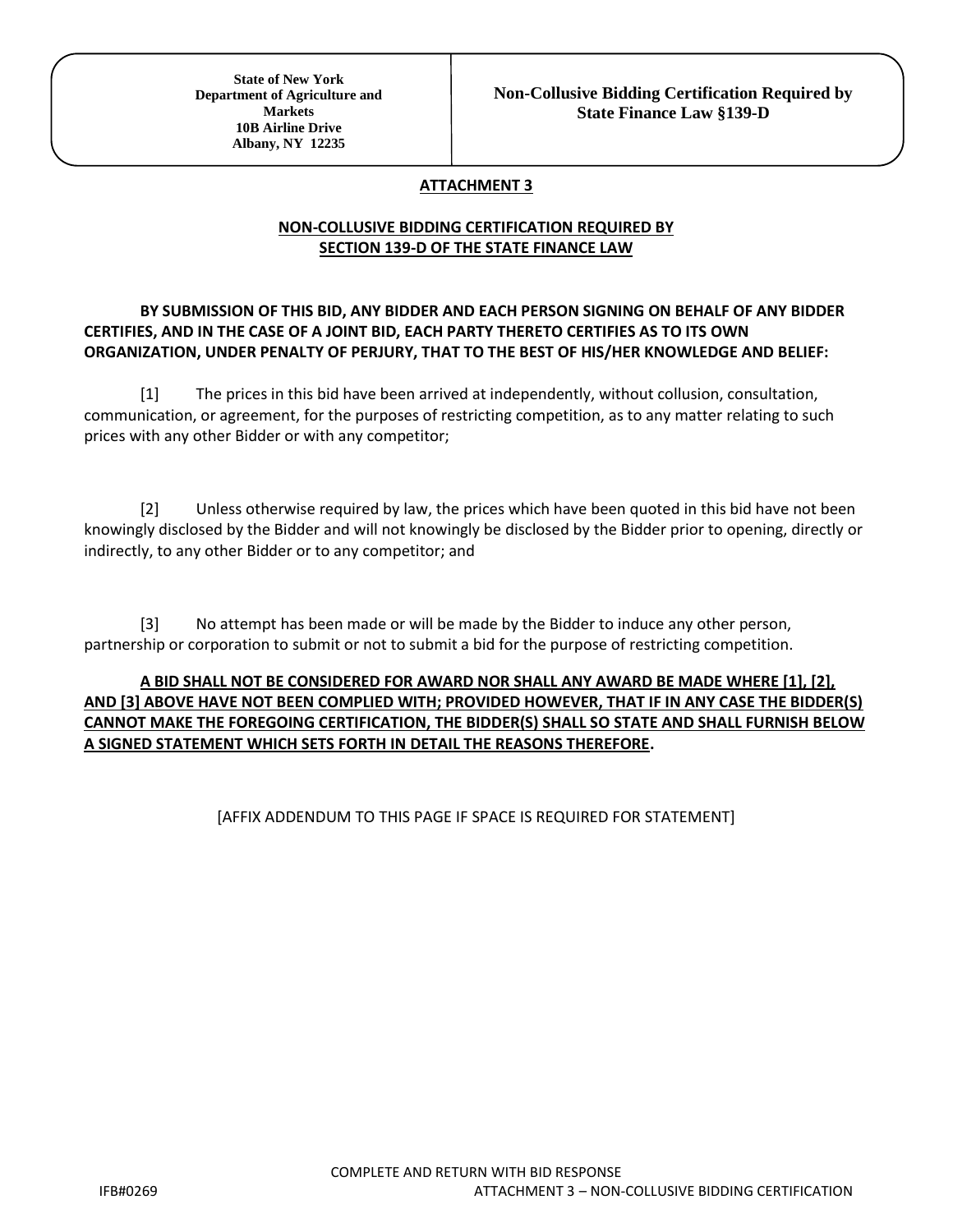| Sworn to before me this<br><b>Notary Public</b><br>Date Signed Management and Contract and Contract of the Contract of the Contract of the Contract of the Contract of the Contract of the Contract of the Contract of the Contract of the Contract of the Contract of the Contra<br>Sworn to before me this | <b>Non-Collusive Bidding Certification Required by</b><br><b>State Finance Law §139-D</b> | <b>State of New York</b><br><b>Department of Agriculture and</b><br><b>Markets</b><br><b>10B Airline Drive</b><br><b>Albany, NY 12235</b> |
|--------------------------------------------------------------------------------------------------------------------------------------------------------------------------------------------------------------------------------------------------------------------------------------------------------------|-------------------------------------------------------------------------------------------|-------------------------------------------------------------------------------------------------------------------------------------------|
|                                                                                                                                                                                                                                                                                                              |                                                                                           |                                                                                                                                           |
|                                                                                                                                                                                                                                                                                                              |                                                                                           |                                                                                                                                           |
|                                                                                                                                                                                                                                                                                                              |                                                                                           |                                                                                                                                           |
|                                                                                                                                                                                                                                                                                                              |                                                                                           |                                                                                                                                           |
|                                                                                                                                                                                                                                                                                                              |                                                                                           |                                                                                                                                           |
|                                                                                                                                                                                                                                                                                                              |                                                                                           |                                                                                                                                           |
|                                                                                                                                                                                                                                                                                                              |                                                                                           |                                                                                                                                           |
|                                                                                                                                                                                                                                                                                                              |                                                                                           |                                                                                                                                           |
|                                                                                                                                                                                                                                                                                                              |                                                                                           |                                                                                                                                           |
|                                                                                                                                                                                                                                                                                                              |                                                                                           |                                                                                                                                           |
|                                                                                                                                                                                                                                                                                                              |                                                                                           |                                                                                                                                           |
|                                                                                                                                                                                                                                                                                                              |                                                                                           |                                                                                                                                           |
|                                                                                                                                                                                                                                                                                                              |                                                                                           |                                                                                                                                           |
|                                                                                                                                                                                                                                                                                                              |                                                                                           |                                                                                                                                           |
|                                                                                                                                                                                                                                                                                                              |                                                                                           |                                                                                                                                           |
|                                                                                                                                                                                                                                                                                                              |                                                                                           |                                                                                                                                           |

 **Notary Public**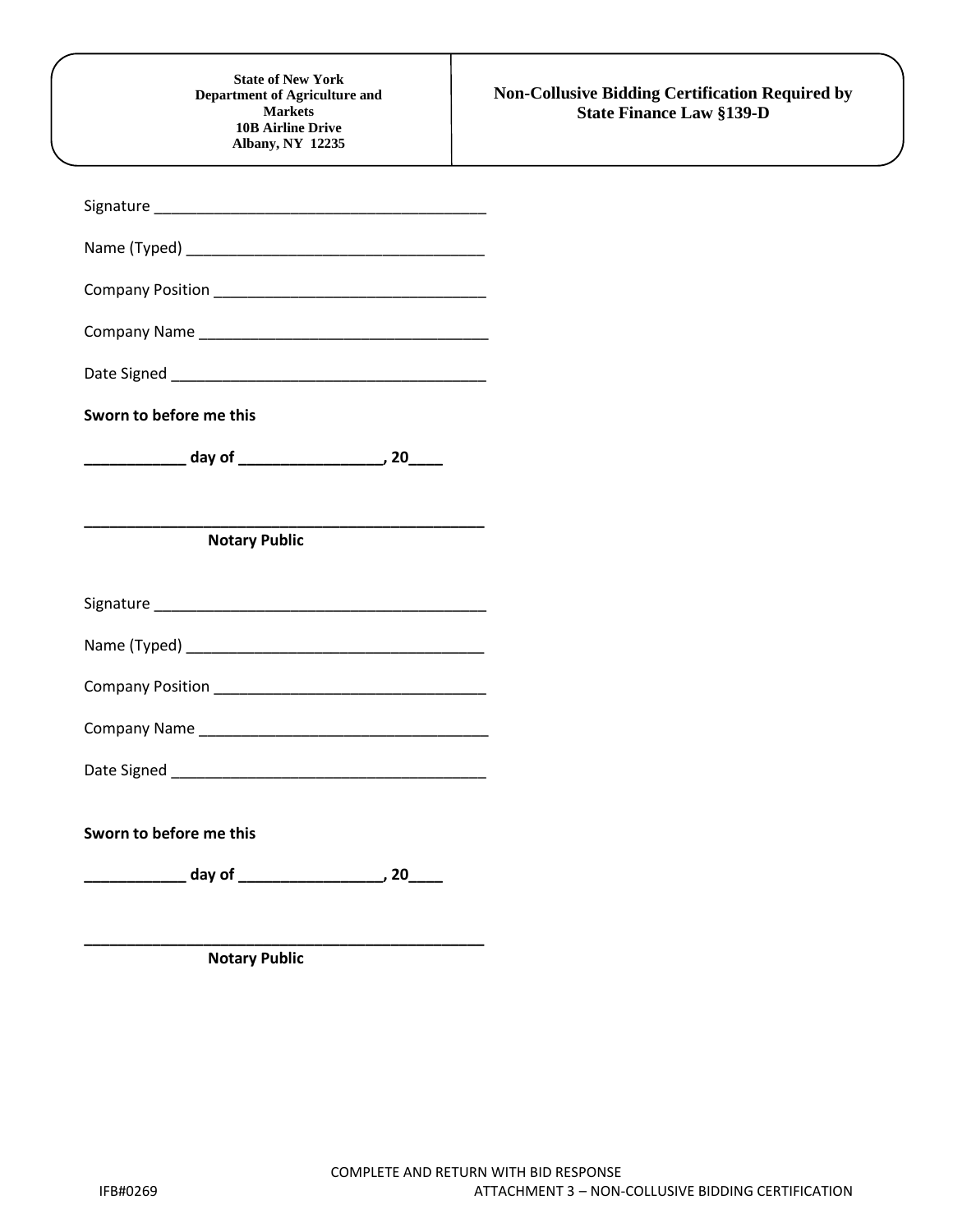### **ATTACHMENT 4 COMPLETE AND RETURN WITH BID RESPONSE**

#### **"NONDISCRIMINATION IN EMPLOYMENT IN NORTHERN IRELAND: MACBRIDE FAIR EMPLOYMENT PRINCIPLES"**

In accordance with Chapter 807 of the laws of 1992 the bidder, by submission of this bid, certifies that it or any individual or legal entity in which the bidder holds a 10% or greater ownership, or any individual or legal entity that holds a 10% or greater ownership in the bidder, either:

(Answer Yes or No to one or both of the following, as applicable)

1. Has business operations in Northern Ireland:

\_\_\_\_\_\_ Yes \_\_\_\_\_\_ No

If yes:

2. Shall take lawful steps in good faith to conduct any business operations they have in Northern Ireland in accordance with the MacBride Fair Employment Principles relating to nondiscrimination in employment and freedom of workplace opportunity regarding such operations in Northern Ireland, and shall permit independent monitoring of compliance with such principles.

\_\_\_\_\_\_ Yes \_\_\_\_\_\_ No

| Company Name:                                        |
|------------------------------------------------------|
|                                                      |
|                                                      |
| Printed Name and Title of Authorized Representative: |
|                                                      |
| Signature:                                           |
|                                                      |
|                                                      |
| Date:                                                |
|                                                      |
| Proposal:                                            |
|                                                      |
|                                                      |
| Commodity:                                           |
|                                                      |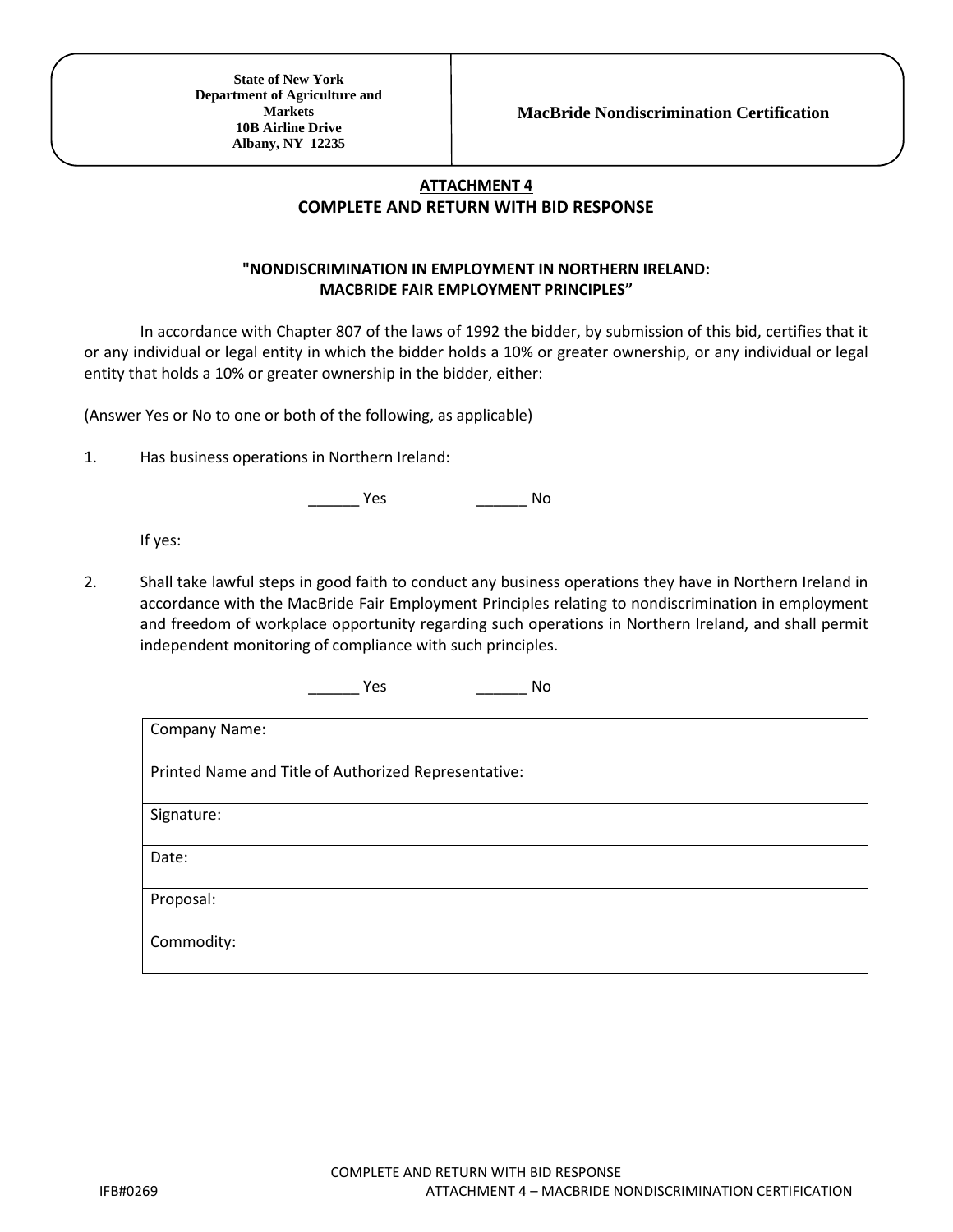#### **ATTACHMENT 5**

#### **Summary of Department and Authority Policy regarding State Finance Law Sections §139-j and §139-k.**

Pursuant to State Finance Law Sections §139-j and §139-k, this solicitation includes and imposes certain restrictions on communications between the Department of Agriculture and Markets, ("Department") and a vendor/contractor during the procurement process. A vendor/contractor is restricted from making contacts from the earliest notice of intent to solicit bids/proposals through final award and approval of the contract by the Department, and, if applicable, Office of the State Comptroller ("restricted period") to other than designated staff unless it is a contact that is included among certain statutory exceptions set forth in State Finance Law Section §139-j(3)(a). Designated staff is identified in this solicitation. Department employees are also required to obtain certain information when contacted during the restricted period and make a determination of the responsibility of the vendor/contractor pursuant to these two statutes. Certain findings of non-responsibility can result in rejection for contract award and in the event of two such findings within a four year period, the vendor/contractor is debarred from obtaining governmental procurement contracts. Further information about these requirements can be found on the Office of General Services Website at: <http://www.ogs.state.ny.us/aboutOgs/regulations/defaultAdvisoryCouncil.html>

**The Department reserves the right to terminate** a contract in the event it is found that the certification filed by the Offerer in accordance with New York State Finance Law §139-k was intentionally false or intentionally incomplete. Upon such finding, the Department may exercise its termination right by providing written notification to the Offerer in accordance with the written notification terms of the contract.

#### **Offerer Disclosure of Prior Non-Responsibility Determinations**

**1.** Has any Governmental Entity made a finding of non-responsibility regarding the individual or entity seeking to enter into the Procurement Contract in the previous four years? (Please circle): No Yes

If yes, please answer questions 1a-1c:

**1a.** Was the basis for the finding of non-responsibility due to a violation of State Finance Law §139-j (Please circle): No Yes

**1b.** Was the basis for the finding of non-responsibility due to the intentional provision of false or incomplete information to a Governmental Entity? (Please circle): No Yes

**1c.** If you answered yes to any of the above questions, please provide details regarding the finding of nonresponsibility below.

Governmental Entity:

Date of Finding of Non-Responsibility: \_\_\_\_\_\_\_\_\_\_\_\_\_\_\_\_\_\_\_\_\_\_\_\_\_\_\_\_\_\_\_\_\_\_\_\_\_\_\_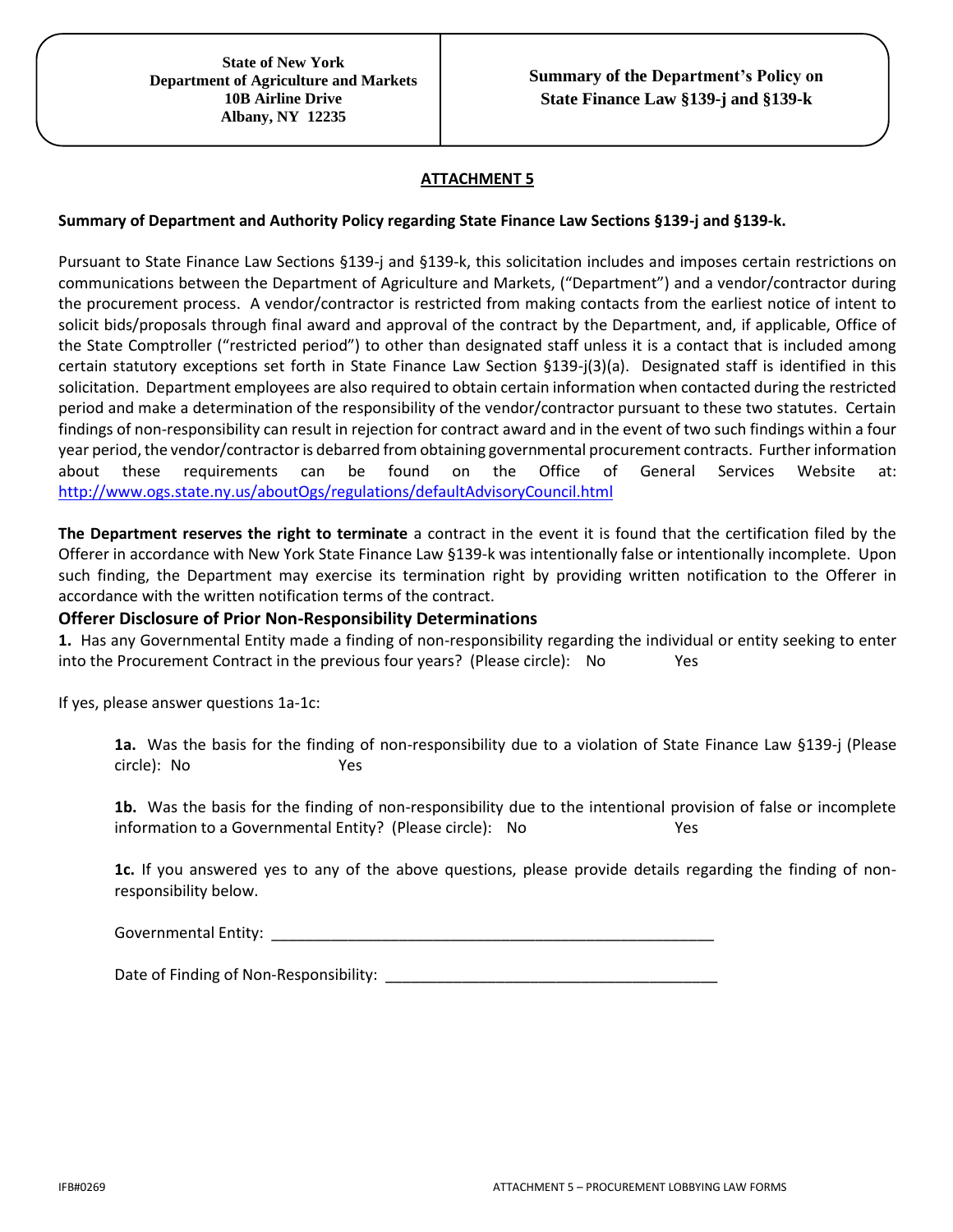| <b>State of New York</b><br><b>Department of Agriculture and Markets</b><br><b>10B Airline Drive</b><br><b>Albany, NY 12235</b> | <b>Summary of the Department's Policy on</b><br>State Finance Law §139-j and §139-k                                                                                                                                                          |
|---------------------------------------------------------------------------------------------------------------------------------|----------------------------------------------------------------------------------------------------------------------------------------------------------------------------------------------------------------------------------------------|
| Basis of Finding of Non-Responsibility:                                                                                         |                                                                                                                                                                                                                                              |
| (Add additional pages as necessary)                                                                                             |                                                                                                                                                                                                                                              |
| <b>No</b><br>Yes                                                                                                                | 2. Has any Governmental Entity or other governmental agency terminated or withheld a Procurement Contract with the<br>above-named individual or entity due to the intentional provision of false or incomplete information? (Please circle): |
| If yes, please provide details below.                                                                                           |                                                                                                                                                                                                                                              |
|                                                                                                                                 |                                                                                                                                                                                                                                              |
| Date of Termination or Withholding of Contract: Dental Controller Contract of Termination or Withholding of Contract:           |                                                                                                                                                                                                                                              |
|                                                                                                                                 |                                                                                                                                                                                                                                              |
|                                                                                                                                 |                                                                                                                                                                                                                                              |

(Add additional pages as necessary)

**Offerer certifies** that all information provided to the Department with respect to State Finance Law §139-k is complete, true and accurate.

**Offerer affirms** that it understands and agrees to comply with the following policy & procedures of the Department relative to permissible Contacts as required by State Finance Law §139-j and §139-k.

By: Date:

Signature

Name: Title: \_\_\_\_\_

Print Print Print Print Print Print Print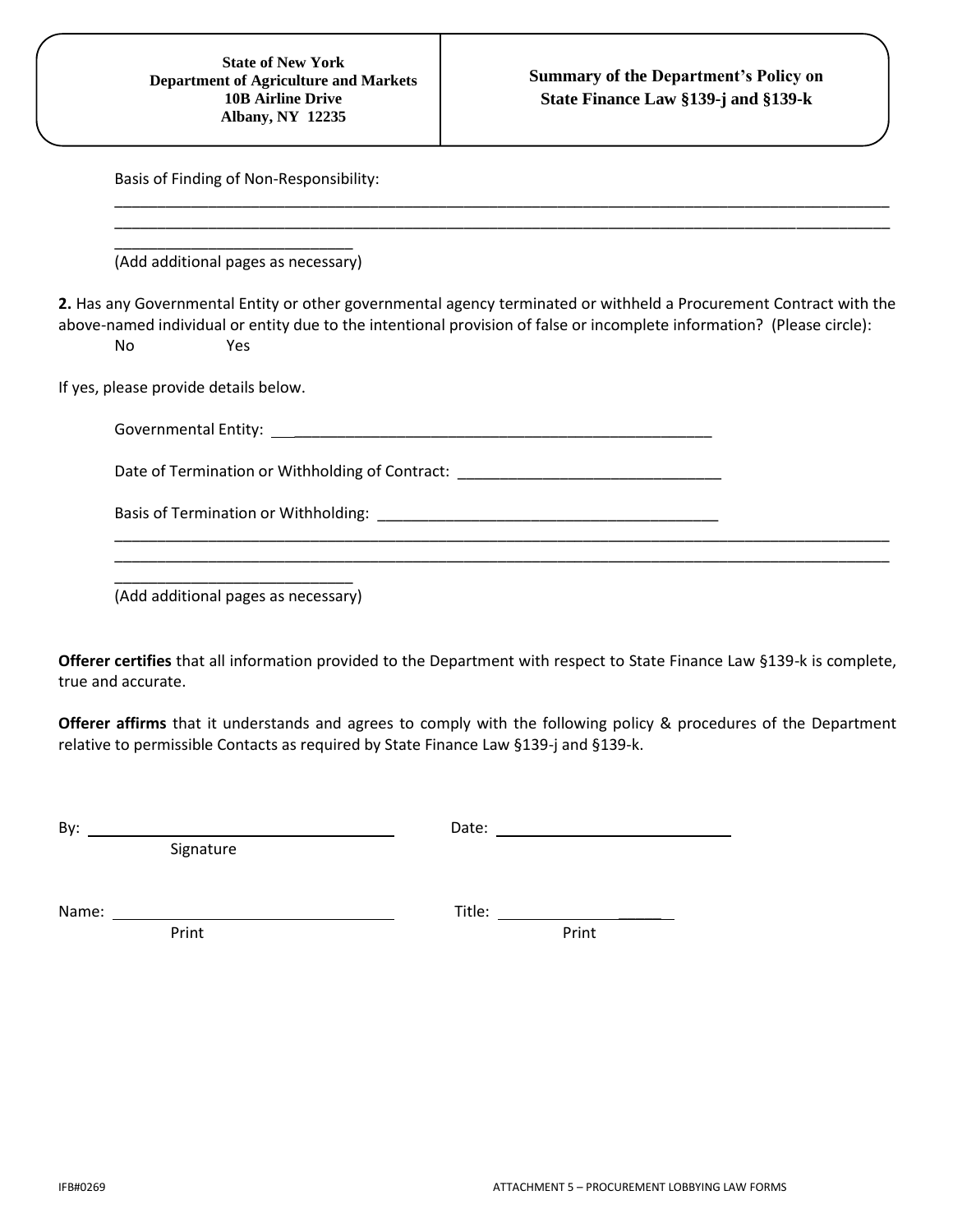## **IFB#0169: PRINTING CHECKS FOR THE FARMERS' MARKET NUTRITION PROGRAMS**

#### **Attachment 6**

#### **VENDOR RESPONSIBILITY**

| <b>Vendor Name:</b>                                                                                           |                                                                                                                                                                                                                                                                                                        |                                                                                                 |                                                                                                     |  |
|---------------------------------------------------------------------------------------------------------------|--------------------------------------------------------------------------------------------------------------------------------------------------------------------------------------------------------------------------------------------------------------------------------------------------------|-------------------------------------------------------------------------------------------------|-----------------------------------------------------------------------------------------------------|--|
| <b>Vendor SFS ID#</b>                                                                                         |                                                                                                                                                                                                                                                                                                        |                                                                                                 |                                                                                                     |  |
|                                                                                                               |                                                                                                                                                                                                                                                                                                        |                                                                                                 | (Note: If you do not have an SFS # complete and submit the Substitute W-9 Form)                     |  |
|                                                                                                               |                                                                                                                                                                                                                                                                                                        |                                                                                                 |                                                                                                     |  |
|                                                                                                               | <b>Bidder Information-Please Complete This Section</b>                                                                                                                                                                                                                                                 |                                                                                                 |                                                                                                     |  |
|                                                                                                               |                                                                                                                                                                                                                                                                                                        | Please complete the following. Responses must be legible. By signing, you indicate your express |                                                                                                     |  |
|                                                                                                               |                                                                                                                                                                                                                                                                                                        | authority to sign on behalf of yourself, or your company or other entity and full knowledge and |                                                                                                     |  |
|                                                                                                               |                                                                                                                                                                                                                                                                                                        |                                                                                                 | acceptance of the terms and conditions of the bid. You also affirm that you understand and agree to |  |
|                                                                                                               |                                                                                                                                                                                                                                                                                                        |                                                                                                 | comply with the procedures of the Department relative to permissible contacts as required by State  |  |
|                                                                                                               | Finance Law §139-j (3) and §139-j (6) (b).                                                                                                                                                                                                                                                             |                                                                                                 |                                                                                                     |  |
| <b>Legal Name of Company Bidding</b>                                                                          |                                                                                                                                                                                                                                                                                                        | Address:                                                                                        |                                                                                                     |  |
|                                                                                                               |                                                                                                                                                                                                                                                                                                        |                                                                                                 |                                                                                                     |  |
| <b>Employer's Federal Tax ID Number</b>                                                                       |                                                                                                                                                                                                                                                                                                        |                                                                                                 |                                                                                                     |  |
|                                                                                                               |                                                                                                                                                                                                                                                                                                        |                                                                                                 |                                                                                                     |  |
| Check one of the following:                                                                                   |                                                                                                                                                                                                                                                                                                        |                                                                                                 |                                                                                                     |  |
| months.<br>proposal.                                                                                          | I certify that my organization has filed its Vendor Responsibility Questionnaire online via the New<br>York State VendRep System and that the current questionnaire was certified within the past six<br>I am including a completed paper copy of the Vendor Responsibility Questionnaire with the bid |                                                                                                 |                                                                                                     |  |
|                                                                                                               | My entity is exempt based on the OSC listing.                                                                                                                                                                                                                                                          |                                                                                                 |                                                                                                     |  |
| My proposal is less than \$100,000, therefore I am attaching a completed Contractor Information<br>Checklist. |                                                                                                                                                                                                                                                                                                        |                                                                                                 |                                                                                                     |  |
| Other, explanation:                                                                                           |                                                                                                                                                                                                                                                                                                        |                                                                                                 |                                                                                                     |  |
| <b>Bidder's Signature</b>                                                                                     |                                                                                                                                                                                                                                                                                                        | Date                                                                                            | E-mail                                                                                              |  |
|                                                                                                               |                                                                                                                                                                                                                                                                                                        | Phone                                                                                           | Fax                                                                                                 |  |
| <b>Print Name as Signed and Title</b>                                                                         |                                                                                                                                                                                                                                                                                                        |                                                                                                 |                                                                                                     |  |

The Department reserves the right to request any additional information deemed necessary to properly review bids.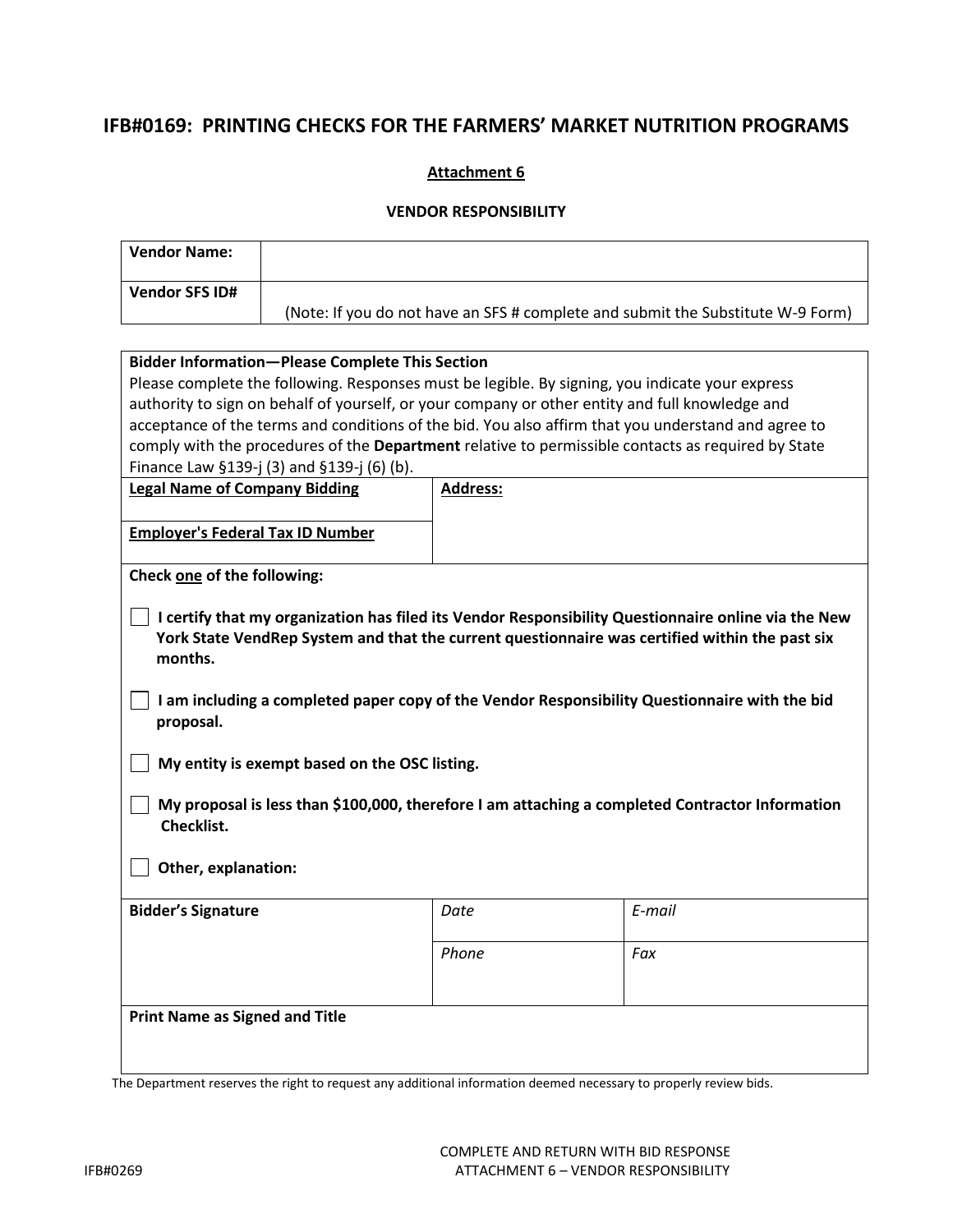#### **New York State Department of Agriculture & Markets Division of Fiscal Management I0B Airline Drive Albany, NY 12235**

#### **CONTRACTOR INFORMATION CHECKLIST**

**CONTRACT NO. \_\_\_\_\_\_\_\_\_\_\_\_\_\_\_\_**

| Organization's Official Name                                                                                                                                                                                                                                                                                                                                           |           |                                       |       |                                             |                                                                             |
|------------------------------------------------------------------------------------------------------------------------------------------------------------------------------------------------------------------------------------------------------------------------------------------------------------------------------------------------------------------------|-----------|---------------------------------------|-------|---------------------------------------------|-----------------------------------------------------------------------------|
| d/b/a                                                                                                                                                                                                                                                                                                                                                                  |           |                                       |       |                                             |                                                                             |
| <b>Address</b>                                                                                                                                                                                                                                                                                                                                                         |           |                                       | City  |                                             |                                                                             |
| <b>Contact Person</b>                                                                                                                                                                                                                                                                                                                                                  | Title     |                                       | State |                                             | Zip Code                                                                    |
| Contact Person's Telephone                                                                                                                                                                                                                                                                                                                                             |           | <b>Contact Person's EMail Address</b> |       |                                             | NYS Vendor ID Number                                                        |
| <b>Contact Person's Fax</b>                                                                                                                                                                                                                                                                                                                                            |           | Code $(1)(2)^*$                       |       |                                             | Organization's Federal ID, Individual's Social Security Number or Municipal |
|                                                                                                                                                                                                                                                                                                                                                                        |           | SELECT ONLY ONE OF THE FOLLOWING      |       |                                             |                                                                             |
| Governmental or Quasi-governmental Agency                                                                                                                                                                                                                                                                                                                              |           | Limited Liability Company             |       |                                             |                                                                             |
| New York Business Corporation                                                                                                                                                                                                                                                                                                                                          |           | Partnership                           |       |                                             |                                                                             |
| Out of State Business Corporation                                                                                                                                                                                                                                                                                                                                      |           | Individual                            |       |                                             |                                                                             |
| Not-for-profit Organization (4)*                                                                                                                                                                                                                                                                                                                                       |           |                                       |       |                                             |                                                                             |
| <b>COMPLETE ONLY THOSE BLOCKS BELOW WHICH ARE APPLICABLE</b>                                                                                                                                                                                                                                                                                                           |           |                                       |       |                                             |                                                                             |
| 1. Date of Incorporation                                                                                                                                                                                                                                                                                                                                               | 2. County |                                       |       | 3. State of Incorporation                   |                                                                             |
| 4. Authorized to do business in New York State 7 Yes<br>5. Charities Bureau Registration or Identification Number (3)*<br>No                                                                                                                                                                                                                                           |           |                                       |       |                                             |                                                                             |
| 6. If a not-for-profit organization, are you registered and up to date in filing annual reports with the Charities Bureau<br>pursuant to NYEPTL §8-1.4 and New York Executive Law Article 7-A? Tres Train No If no, answer number 7.                                                                                                                                   |           |                                       |       | 7. Exempt □ Yes<br>If yes, answer number 8. | $\Box$ No                                                                   |
| 8. Reason for Exemption (from exemption determination letter)                                                                                                                                                                                                                                                                                                          |           |                                       |       |                                             |                                                                             |
| 9. FOR GRANTS ONLY - Are you registered in the NYS Grants Gateway? $\Box$ Yes $\Box$ No (All vendors must register)<br>If a not-for-profit organization, are you prequalified in the NYS Grants Gateway? $\Box$ Yes $\Box$ No (All not for profits must pre-qualify).<br>For further information on registration and pre-qualification, go to: www.grantsreform.ny.gov |           |                                       |       |                                             |                                                                             |
| 10. Please give Organization M/WBE percentage goal<br>See MWBE website: http://www.esd.ny.gov/MWBE.html for further information                                                                                                                                                                                                                                        | %         |                                       |       |                                             |                                                                             |
|                                                                                                                                                                                                                                                                                                                                                                        |           |                                       |       |                                             |                                                                             |

| Print Name | Title                      |
|------------|----------------------------|
| Signature  | __________________<br>Date |

#### **\*SEE Attached for Explanation of Footnotes**

\_\_\_\_\_\_\_\_\_\_\_\_\_\_\_\_\_\_\_\_\_\_\_\_\_\_\_\_\_\_\_\_\_\_\_\_\_

IF BID IS LESS THAN \$100,000, COMPLETE AND RETURN WITH BID RESPONSE IFB#0269 **ATTACHMENT 6 – VENDOR RESPONSIBILITY** 

Name of Contractor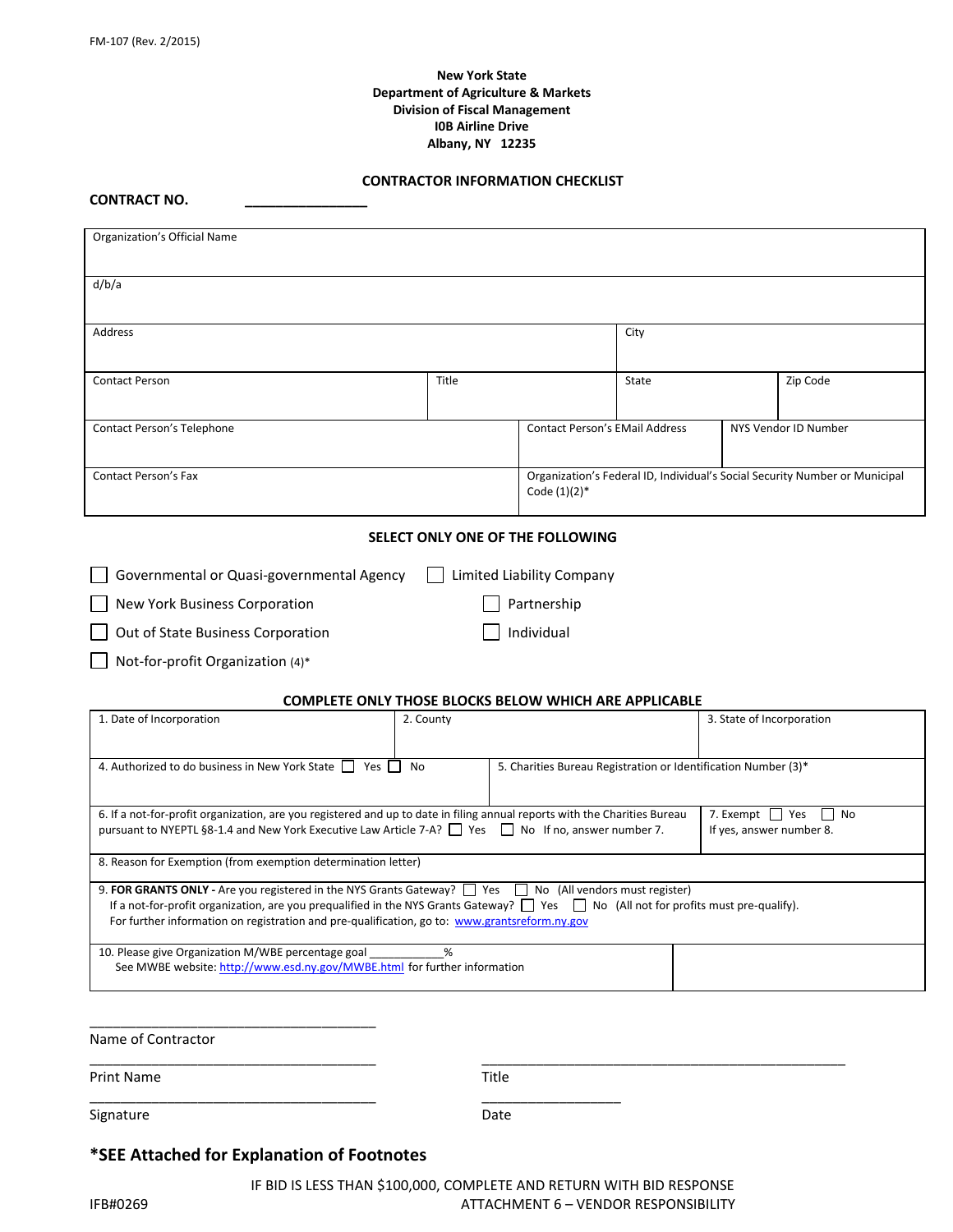- 1. Disclosure of your federal social security or federal identification number by you is mandatory pursuant to New York State Tax Law Section 5(2). The principal purpose for which this information is collected is to enable the Department of Taxation and Finance to identify individuals, businesses and others who have been delinquent in filing tax returns or may have understated their tax liabilities and to generally identify persons affected by the Tax Law administered by the Commissioner of Taxation and Finance for administering the Tax Law and for any other purpose authorized by the Tax Law.
- 2. If you are a county, city, town or village government, or a school district, community college, BOCES or VEEB, you must provide your 12-digit municipality code in the space provided.
- 3. Not-for-profit organizations must either:
	- a) insert their Charities Bureau Registration Number in Section 5 of the Contractor Information Checklist,
		- or
	- b) insert their Charities Bureau Identification Number in Section 5 of the Contractor Information Checklist and the category of exemption in Section 8 of the Contractor Information Checklist. The Charities Bureau Identification Number and category of exemption is listed on the exemption determination letter provided by the Charities Bureau to organizations that qualify for an exemption.

To determine if your organization is subject to the registration and reporting requirements of the Estates, Powers and Trusts Law (EPTL) Section 8-1.4 and/or the New York Executive Law Article 7-A, or to obtain an exemption determination letter, please contact the Charities Bureau at:

> NYS Attorney General Charities Bureau Registration Section 120 Broadway New York, NY 10271 email: [charities.bureau@oag.state.ny.us](mailto:charities.bureau@oag.state.ny.us) phone: (212) 416-8401

The statutes governing registration with the Attorney General's Charities Bureau, forms and instructions for registration and annual financial reporting, categories of exemptions and other information of interest to not-for-profit organizations may be found at: [www.oag.state.ny.us/charities/charities.html.](http://www.oag.state.ny.us/charities/charities.html)

Your failure to provide any of the requested information may result in your contract not being processed.

4. **FOR GRANTS ONLY** - Please go to [www.grantsreform.gov](http://www.grantsreform.gov/) for registration and pre-qualification into the NYS Grants Gateway.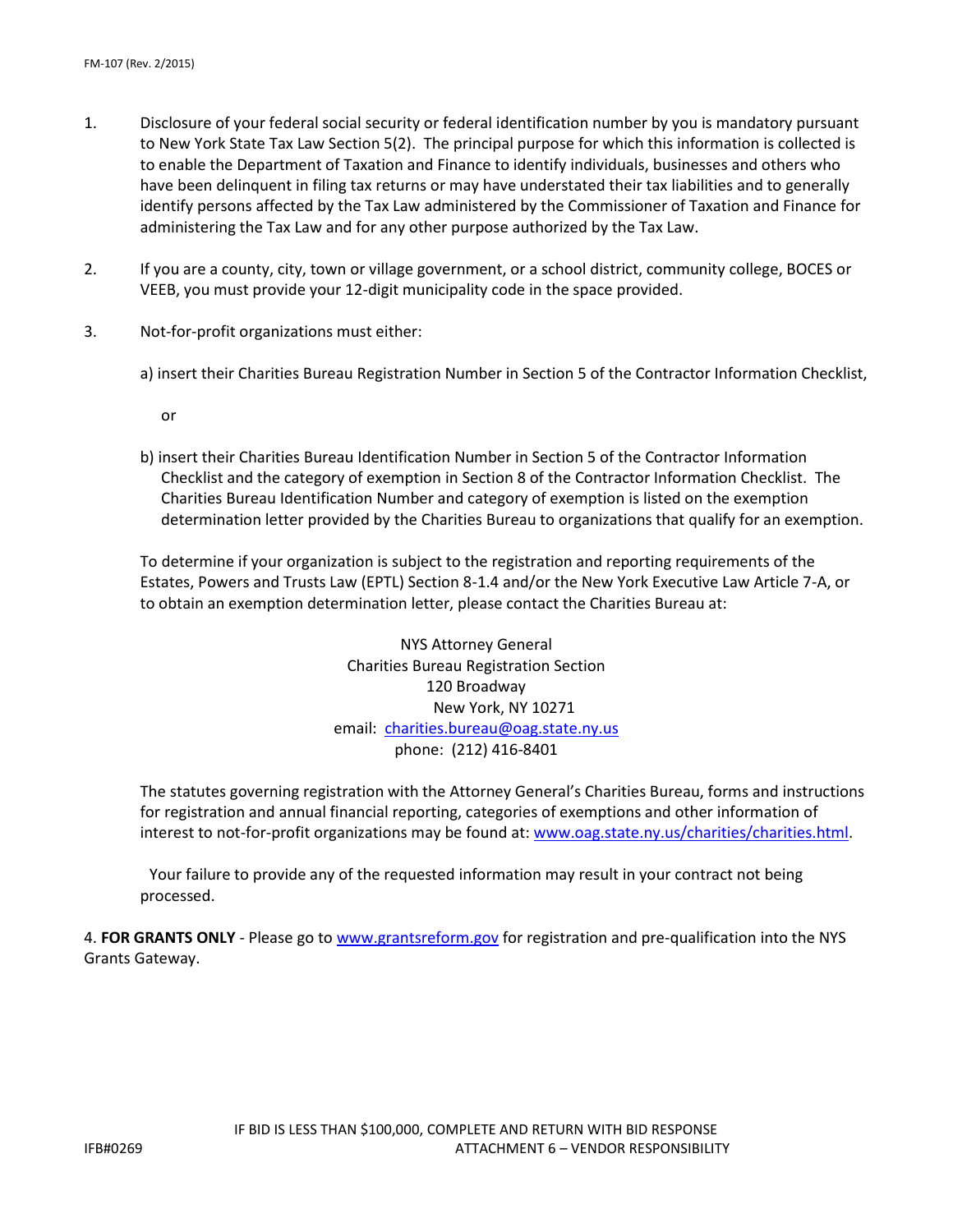#### **Attachment 7**

#### **Vendor Assurance of No Conflict of Interest or Detrimental Effect**

The Firm offering to provide services pursuant to this IFB, as a contractor, joint venture contractor, subcontractor, or consultant, attests that its performance of the services outlined in this IFB does not and will not create a conflict of interest with nor position the Firmto breach any other contract currently in force with the State of New York.

Furthermore, the Firm attests that it will not act in any manner that is detrimental to any State project on which the Firm is rendering services. Specifically, the Firm attests that:

1. The fulfillment of obligations by the Firm, as proposed in the response, does not violate any existing contracts or agreements between the Firm and the State;

2. The fulfillment of obligations by the Firm, as proposed in the response, does not and will not create any conflict of interest, or perception thereof, with any current role or responsibility that the Firm has with regard to any existing contracts or agreements between the Firm and the State;

3. The fulfillment of obligations by the Firm, as proposed in the response, does not and will not compromise the Firm's ability to carry out its obligations under any existing contracts between the Firm and the State;

4. The fulfillment of any other contractual obligations that the Firm has with the State will not affect or influence its ability to perform under any contract with the State resulting from this IFB;

5. During the negotiation and execution of any contract resulting from this IFB, the Firm will not knowingly take any action or make any decision which creates a potential for conflict of interest or might cause a detrimental impact to the State as a whole including, but not limited to, any action or decision to divert resourcesfrom one State project to another;

6. In fulfilling obligations under each of its State contracts, including any contract which resultsfrom this IFB, the Firm will act in accordance with the terms of each of its State contracts and will not knowingly take any action or make any decision which might cause a detrimental impact to the State as a whole including, but not limited to, any action or decision to divert resources from one State project to another;

7. No former officer or employee of the State who is now employed by the Firm, nor any former officer or employee ofthe Firmwho is now employed by the State, has played a role with regard to the administration of this contract procurement in a manner that may violate section 73(8)(a) of the State Ethics Law; and

8. The Firm has not and shall not offer to any employee, member or director of the State any gift, whether in the form of money, service, loan, travel, entertainment,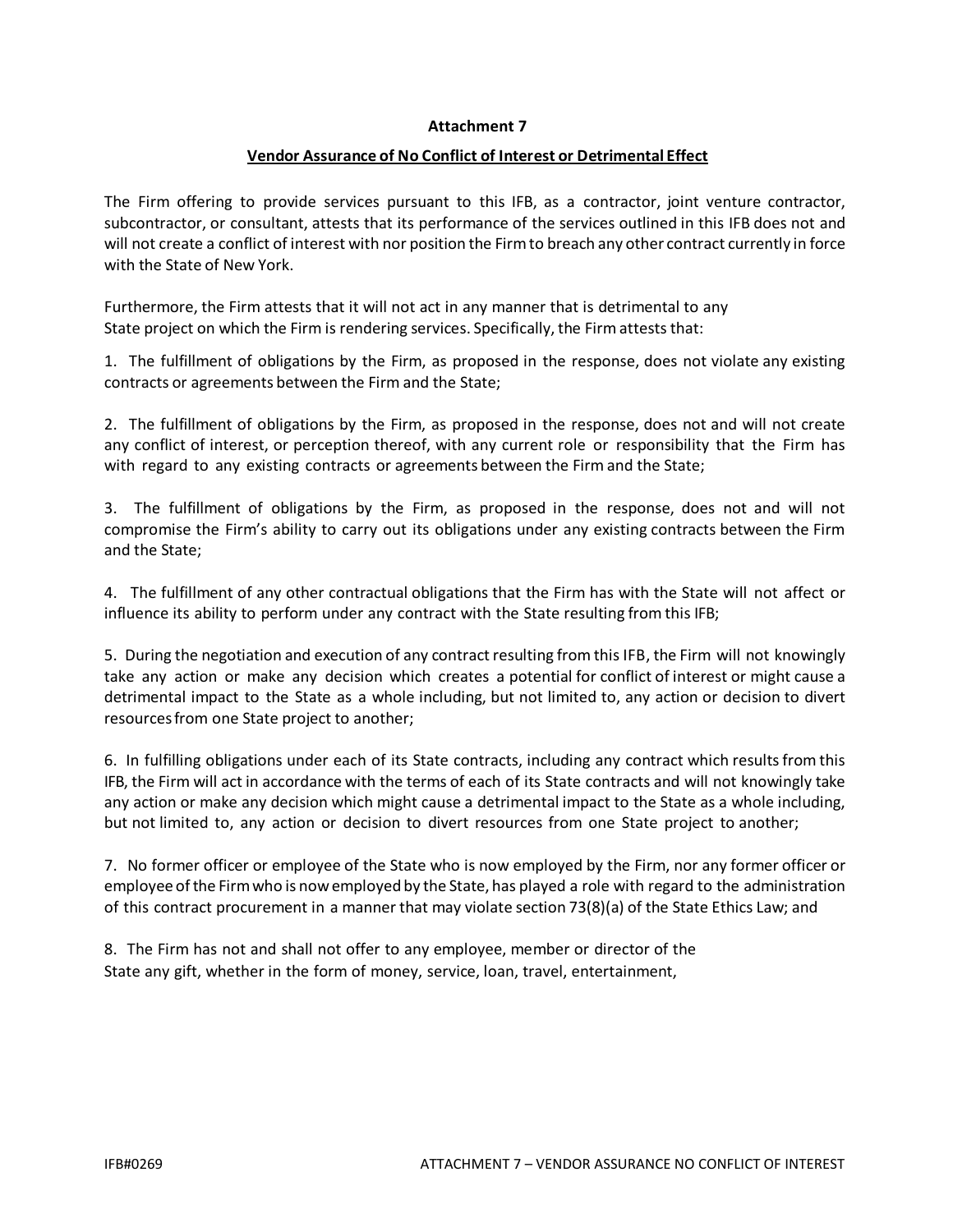hospitality, thing or promise, or in any other form, under circumstancesin which it could reasonably be inferred that the gift was intended to influence said employee, member or director, or could reasonably be expected to influence said employee, member or director, in the performance of the official duty of said employee, member or director or was intended as a reward for any official action on the part of said employee, member or director.

Firms responding to this IFB should note that the State recognizes that conflictsmay occur in the future because a Firm may have existing or new relationships. The State will review the nature of any such new relationship and reserves the right to terminate the contract for cause if, in its judgment, a real or potential conflict of interest cannot be cured.

Name, Title:

Signature: Date: Date: Date: Date: Date: Date: Date: Date: Date: Date: Date: Date: Date: Date: Date: Date: Date:  $\sim$ 

This form must be signed by an authorized executive or legal representative.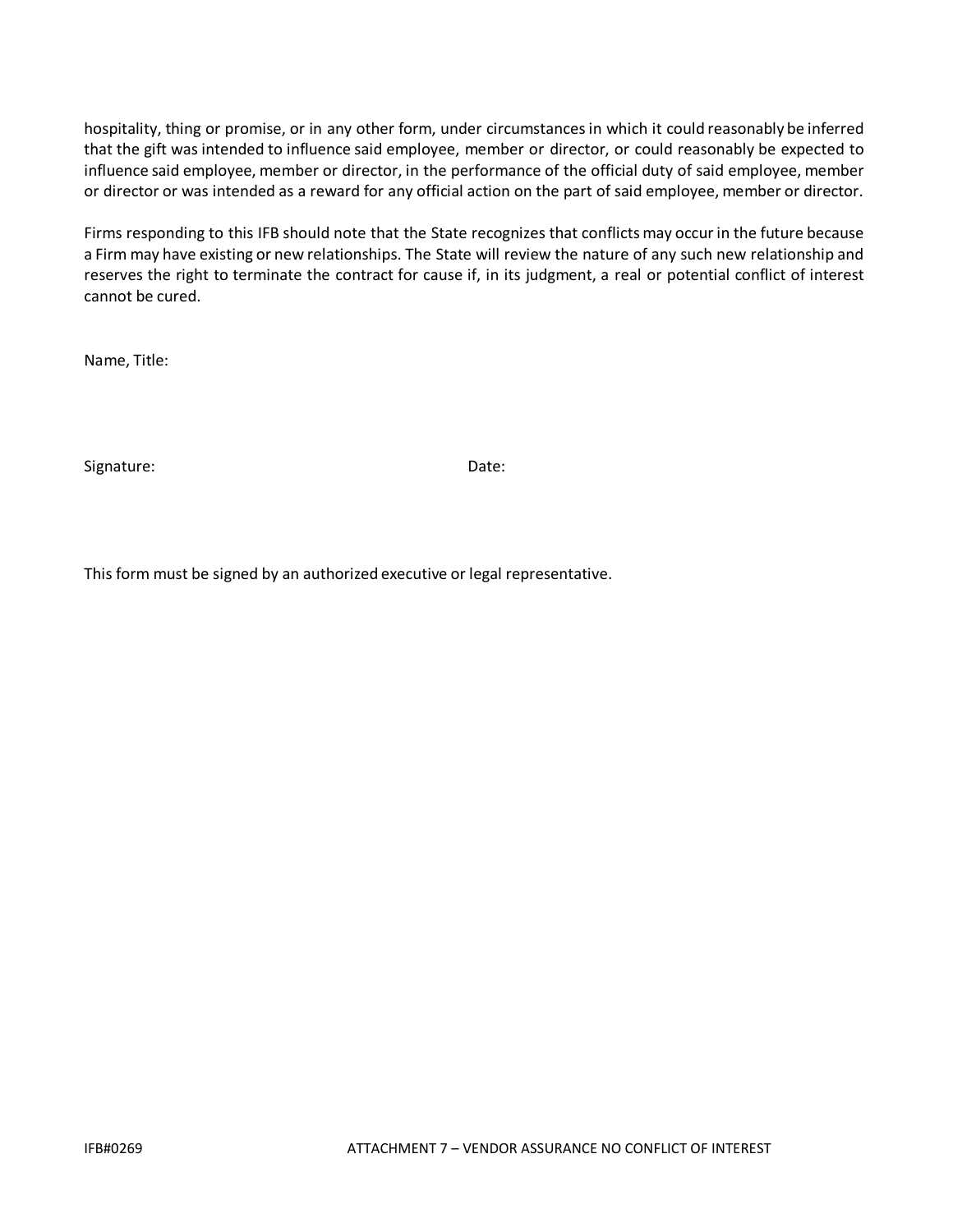# **NEW YORK STATE OFFICE OF THE STATE COMPTROLLER**

**SUBSTITUTE FORM W-9:**

**REQUEST FOR TAXPAYER IDENTIFICATION NUMBER & CERTIFICATION**

| TYPE OR PRINT INFORMATION NEATLY.  PLEASE REFER TO INSTRUCTIONS FOR MORE INFORMATION.                                                                                                                                                                                                                                                                                                                                                                                                                                                                                                  |                                                                                                  |                        |
|----------------------------------------------------------------------------------------------------------------------------------------------------------------------------------------------------------------------------------------------------------------------------------------------------------------------------------------------------------------------------------------------------------------------------------------------------------------------------------------------------------------------------------------------------------------------------------------|--------------------------------------------------------------------------------------------------|------------------------|
| Part I: Vendor Information                                                                                                                                                                                                                                                                                                                                                                                                                                                                                                                                                             |                                                                                                  |                        |
| 1. Legal Business Name:                                                                                                                                                                                                                                                                                                                                                                                                                                                                                                                                                                | 2. Business name/disregarded entity name, if different from Legal<br><b>Business Name:</b>       |                        |
| 3. Entity Type (Check one only):<br>Individual Sole Proprietor<br>Limited Liability Co.<br>Partnership<br>Federal, State or Local Government                                                                                                                                                                                                                                                                                                                                                                                                                                           | Corporation Not For Profit Trusts/Estates<br><b>Public Authority</b><br>Disregarded Entity Other | <b>Exempt</b><br>Payee |
| Part II: Taxpayer Identification Number (TIN) & Taxpayer Identification Type                                                                                                                                                                                                                                                                                                                                                                                                                                                                                                           |                                                                                                  |                        |
| 1. Enter your TIN here: (DO NOT USE DASHES)<br>See instructions.                                                                                                                                                                                                                                                                                                                                                                                                                                                                                                                       |                                                                                                  |                        |
| 2. Taxpayer Identification Type (check appropriate box):                                                                                                                                                                                                                                                                                                                                                                                                                                                                                                                               |                                                                                                  |                        |
| Employer ID No. (EIN)<br>Social Security No. (SSN)                                                                                                                                                                                                                                                                                                                                                                                                                                                                                                                                     | Individual Taxpayer ID No. (ITIN)<br>N/A (Non-United States Business Entity)                     |                        |
| Part III: Address                                                                                                                                                                                                                                                                                                                                                                                                                                                                                                                                                                      |                                                                                                  |                        |
| 1. Physical Address:                                                                                                                                                                                                                                                                                                                                                                                                                                                                                                                                                                   | 2. Remittance Address:                                                                           |                        |
| Number, Street, and Apartment or Suite Number                                                                                                                                                                                                                                                                                                                                                                                                                                                                                                                                          | Number, Street, and Apartment or Suite Number                                                    |                        |
| City, State, and Nine Digit Zip Code or Country                                                                                                                                                                                                                                                                                                                                                                                                                                                                                                                                        | City, State, and Nine Digit Zip Code or Country                                                  |                        |
| Part IV: Certification and Exemption from Backup Withholding                                                                                                                                                                                                                                                                                                                                                                                                                                                                                                                           |                                                                                                  |                        |
| Under penalties of perjury, I certify that:<br>1. The number shown on this form is my correct taxpayer identification number (TIN), and<br>2. I am a U.S. citizen or other U.S. person, and<br>3. (Check one only):<br><b>I am not subject to backup withholding.</b> I am (a) exempt from backup withholding, or (b) I have not been notified by the Internal Revenue Service (IRS)<br>that I am subject to backup withholding as a result of a failure to report all interest or dividends, or (c) the IRS has notified me that I am no longer<br>subject to backup withholding), or |                                                                                                  |                        |
| I am subject to backup withholding. I have been notified by the IRS that I am subject to backup withholding as a result of a failure to report all interest or<br>dividends, and I have not been notified by the IRS that I am no longer subject to backup withholding.<br>Sign Here:                                                                                                                                                                                                                                                                                                  |                                                                                                  |                        |
| Signature                                                                                                                                                                                                                                                                                                                                                                                                                                                                                                                                                                              | Title                                                                                            | Date                   |
| <u> Print Prenarer's Name</u><br>Part V: Contact Information - Individual Authorized to Represent the Vendor                                                                                                                                                                                                                                                                                                                                                                                                                                                                           | Phone Number<br><b>Email Address</b>                                                             |                        |
|                                                                                                                                                                                                                                                                                                                                                                                                                                                                                                                                                                                        |                                                                                                  |                        |
|                                                                                                                                                                                                                                                                                                                                                                                                                                                                                                                                                                                        |                                                                                                  |                        |
|                                                                                                                                                                                                                                                                                                                                                                                                                                                                                                                                                                                        |                                                                                                  |                        |
| DO NOT SUBMIT FORM TO IRS — SUBMIT FORM TO NYS ONLY AS DIRECTED                                                                                                                                                                                                                                                                                                                                                                                                                                                                                                                        |                                                                                                  |                        |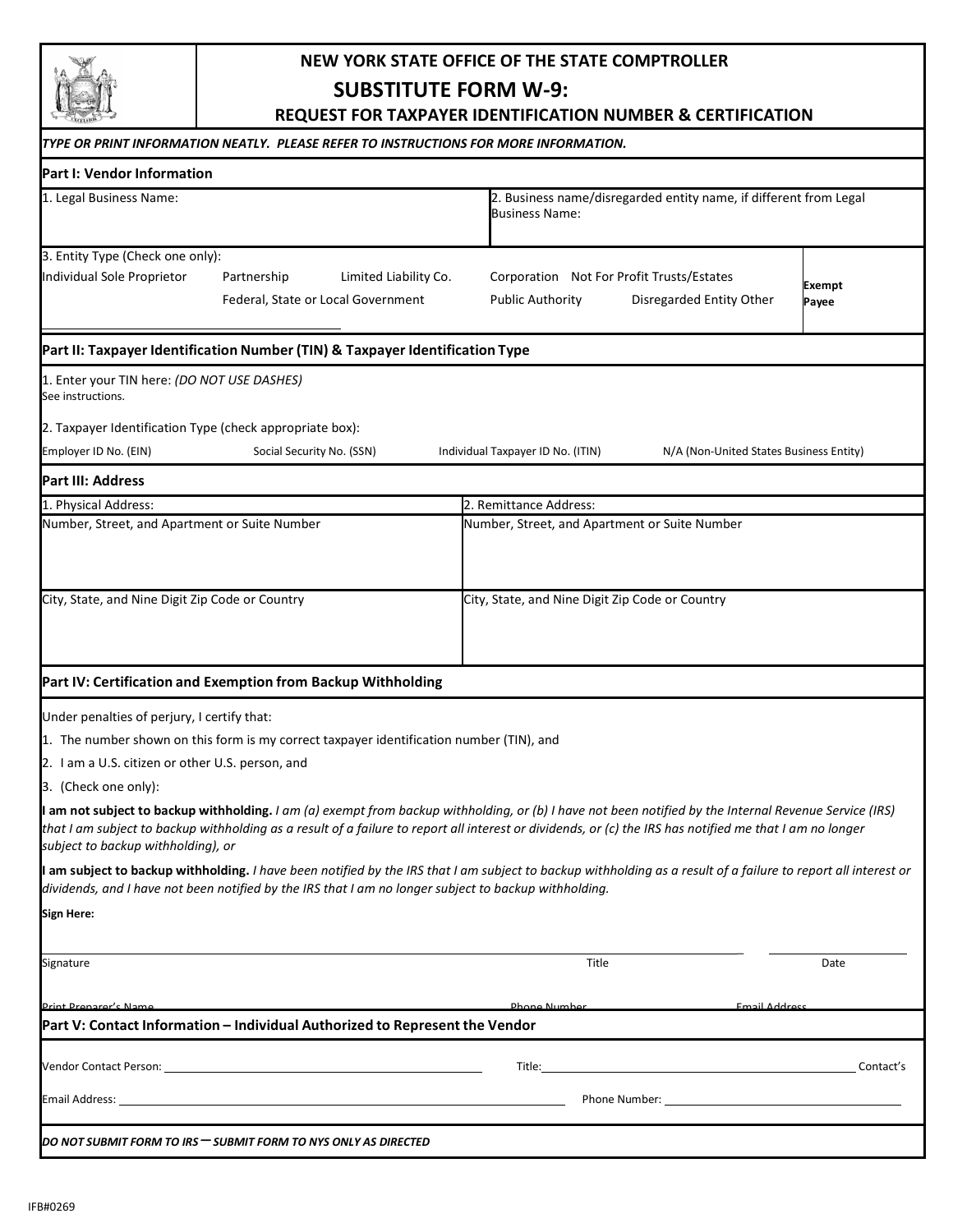## **NYS Office of the State Comptroller Instructionsfor Completing Substitute Form W-9**

New York State (NYS) must obtain your correct Taxpayer Identification Number (TIN) to report income paid to you or your organization. NYS Office of the State Comptroller uses the Substitute Form W-9 to obtain certification of your TIN in order to ensure accuracy of information contained in its payee/vendor database and to avoid backup withholding.<sup>1</sup> We ask for the information on the Substitute Form W-9 to carry out the Internal Revenue laws of the United States. You are required to give us the information.

Any payee/vendor who wishes to do business with New York State must complete the Substitute Form W-9. Substitute Form W-9 is the only acceptable documentation. We will not accept IRS Form W-9.

#### *Part I: Vendor Information*

1. **Legal Business Name**: For individuals, enter the name of the person who will do business with NYS as it appears on the Social Security card or other required Federal tax documents. An organization should enter the name shown on its charter or other legal documents that created the organization. Do not abbreviate names.

2. **Business name/disregarded entity name, if different from Legal Business Name:** Enter your

DBA name or another name your entity is known by.

3. **Entity Type**: Check the Entity Type doing business with New York State.

#### *Part II: Taxpayer Identification Number (TIN) and Taxpayer Identification Type*

The TIN provided must match the name in the "Legal Business Name" box to avoid backup withholding. For individuals, this is your social security number (SSN). However, for a resident alien, sole proprietor, or disregarded entity, refers to IRS W-9 instructions for additional information. For other entities, it is your employer identification number (EIN). If you do not have a number or if the account is in more than one name, refer to IRS W-9 instructions for additional information.

- 1. **Taxpayer Identification Number:** Enter your nine-digit Social Security Number, Individual Taxpayer Identification Number (ITIN) or Employer Identification Number (EIN).
- 2. **Taxpayer Identification Type:** Check the type of identification number provided.

#### *Part III: Address*

- 1. Physical Address: Enter the location of where your business is physically located.
- 2. Remittance Address: Enter the address where payments should be mailed.

#### *Part IV: Certification and Exemption from Backup Withholding*

Check the appropriate box indicating your exemption status from backup withholding. Individuals and sole proprietors are not exempt from backup withholding. Corporations are exempt from backup withholding for certain types of payments. Refer to IRS Form W-9 instructions for additional information. The signature should be provided by the individual, owner, officer, legal representative, or other authorized person of the entity listed on the form. Certain exceptions to the signature requirement are listed in the IRS instructions for form W-9.

#### *Part V: Contact Information*

Please provide the contact information for an executive at your organization. This individual should be the person who makes legal and financial decisions for your organization.

<sup>&</sup>lt;sup>1</sup> According to IRS Regulations, OSC must withhold 28% of all payments if a payee/vendor fails to provide OSC its certified TIN. The Substitute Form W-9 certifies a payee/vendor's TIN.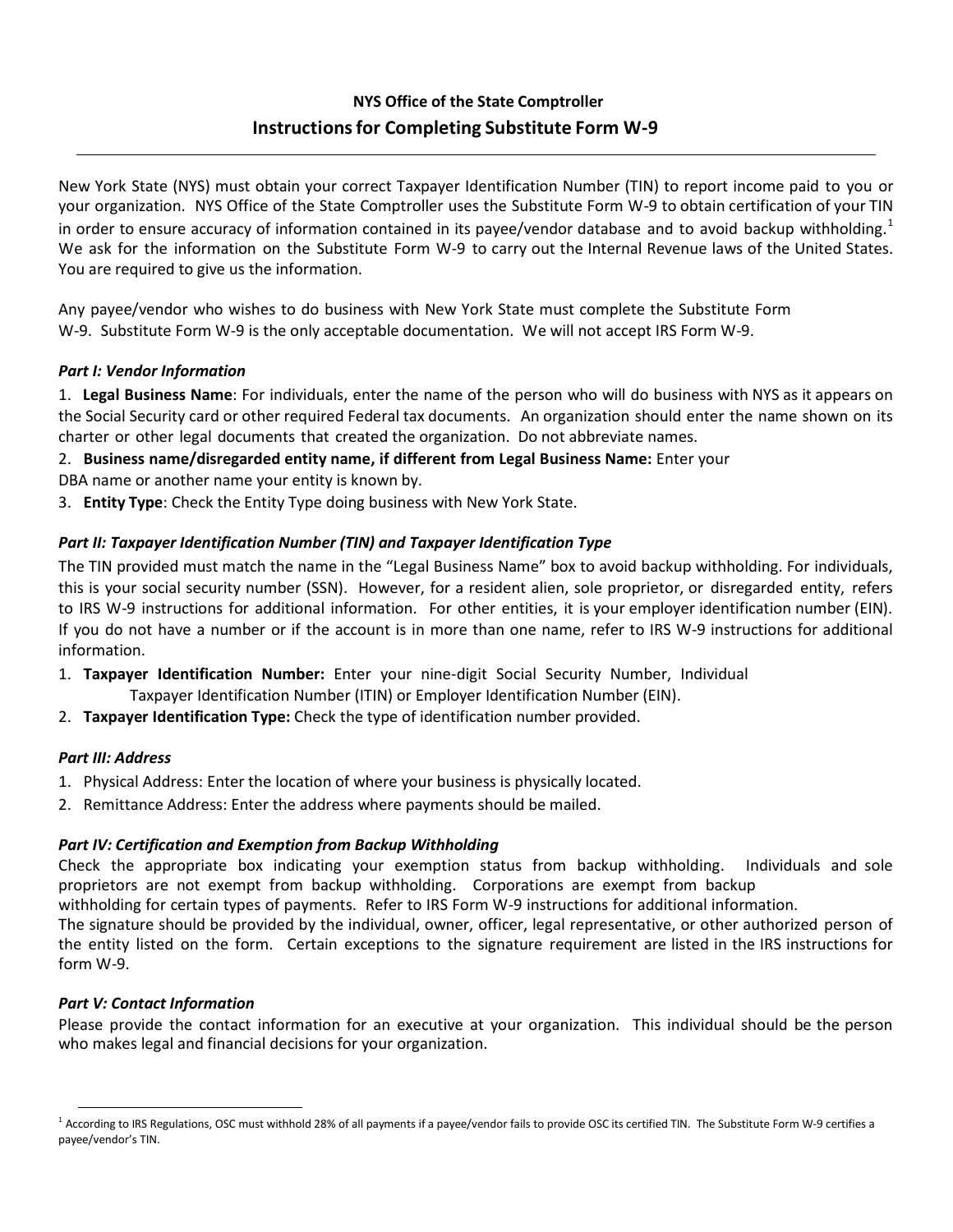## **IFB#0269: PRINTING CHECKS FOR THE FARMERS' MARKET NUTRITION PROGRAMS Attachment 9**

#### **REFERENCES**

- 1) Per Section 3.3 of the IFB, Minimum Qualification, the Proposer must provide the name of at least three (3) references from clients for whom you have provided printing services, including references for each work sample submitted. References should demonstrate the ability of the bidder to perform jobs similar in scope to the size, nature and complexity of the outlined bid. The references shall include the:
- Name, address, contact person, telephone number, email address and fax number for the referenced account; and
- Volume of business performed within the past three (3) years for each referenced account.

.

Note that the Department will contact the references provided and the Proposer is solely responsible for the availability of the submitted references.

#### **Provide References below. Please copy form as necessary to include additional references. Only three (3) references are required:**

|                                                                  | <b>For Department Use Only</b><br>(Reference Check - Place an "X" if<br>information provided is verified) |
|------------------------------------------------------------------|-----------------------------------------------------------------------------------------------------------|
| Name of Reference(1):                                            |                                                                                                           |
|                                                                  |                                                                                                           |
| Address:                                                         |                                                                                                           |
| Contact Person:                                                  |                                                                                                           |
| Phone Number:                                                    |                                                                                                           |
| Email address:                                                   |                                                                                                           |
| Fax number:                                                      |                                                                                                           |
| Volume of Business performed within the<br>past three (3) years: |                                                                                                           |
|                                                                  |                                                                                                           |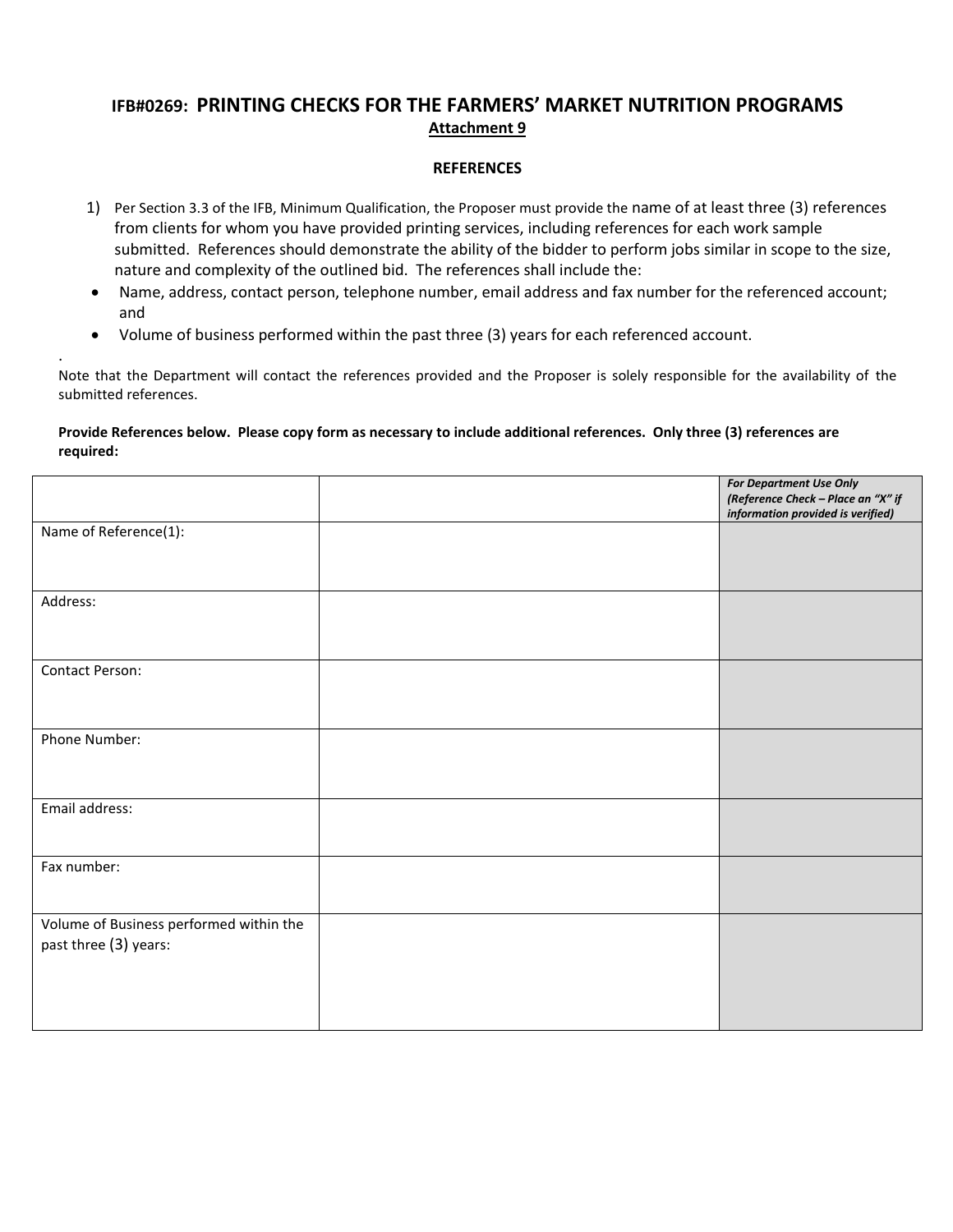|                                                                  | <b>For Department Use Only</b><br>(Reference Check - Place an "X" if<br>information provided is verified) |
|------------------------------------------------------------------|-----------------------------------------------------------------------------------------------------------|
| Name of Reference(2):                                            |                                                                                                           |
| Address:                                                         |                                                                                                           |
| Contact Person:                                                  |                                                                                                           |
| Phone Number:                                                    |                                                                                                           |
| Email address:                                                   |                                                                                                           |
| Fax number:                                                      |                                                                                                           |
| Volume of Business performed within the<br>past three (3) years: |                                                                                                           |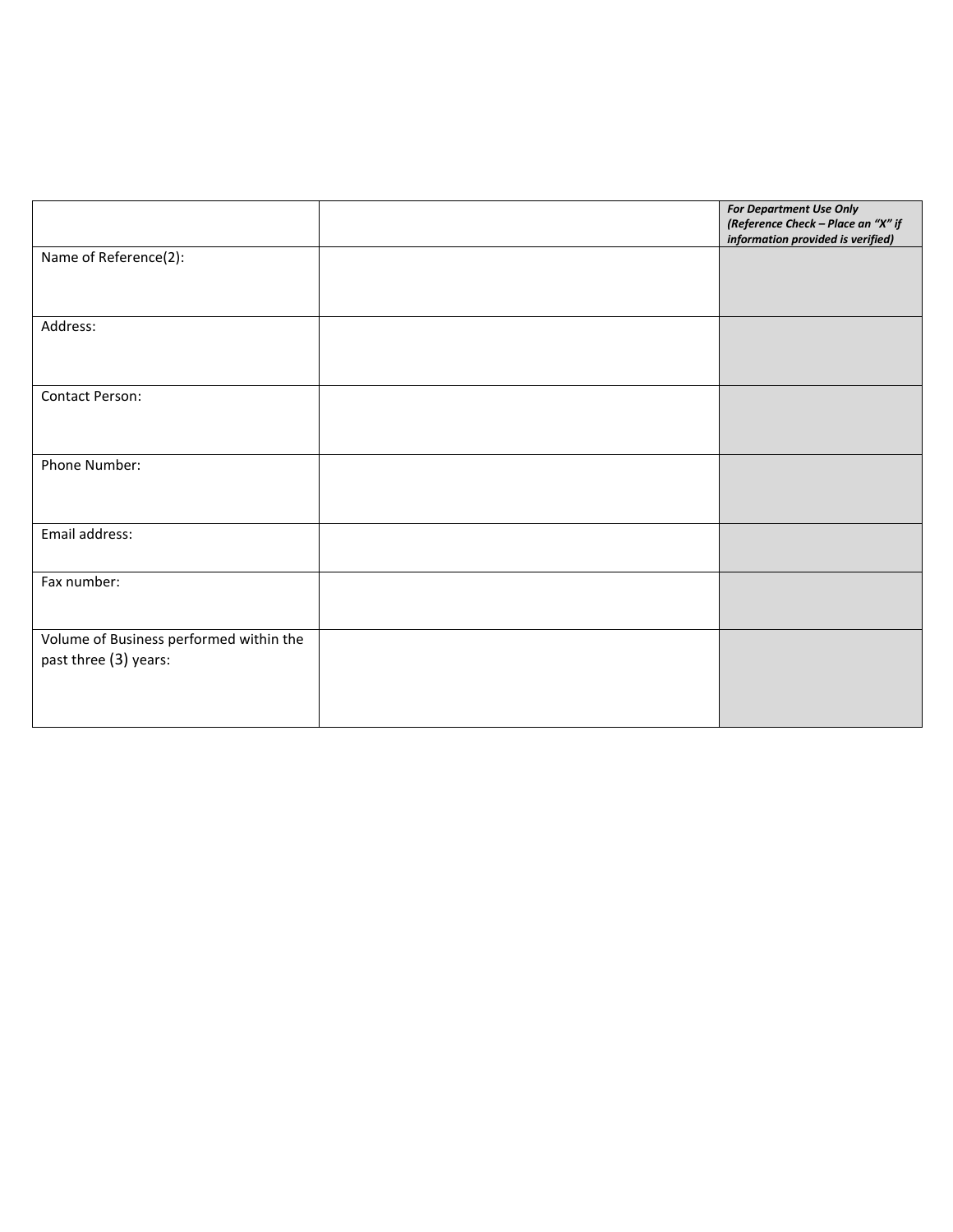|                                                                  | <b>For Department Use Only</b><br>(Reference Check - Place an "X" if<br>information provided is verified) |
|------------------------------------------------------------------|-----------------------------------------------------------------------------------------------------------|
| Name of Reference(3):                                            |                                                                                                           |
| Address:                                                         |                                                                                                           |
| Contact Person:                                                  |                                                                                                           |
| Phone Number:                                                    |                                                                                                           |
| Email address:                                                   |                                                                                                           |
| Fax number:                                                      |                                                                                                           |
| Volume of Business performed within the<br>past three (3) years: |                                                                                                           |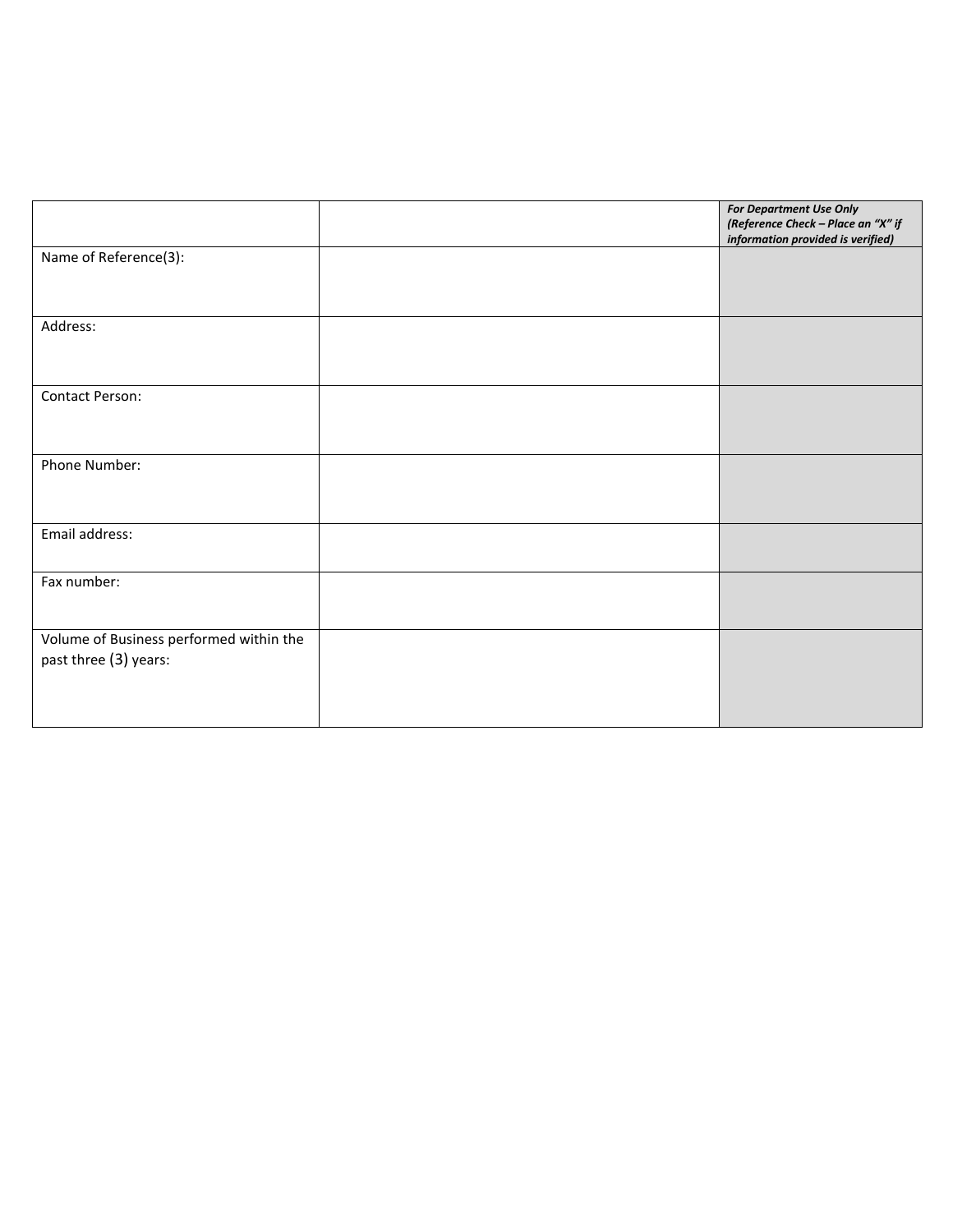#### **Attachment 10 (MWBE/EEO FORMS)**

### **Your MWBE Utilization and Reporting Responsibilities Under Article 15-A**

The New York State Contract System ("NYSCS") is your one stop tool compliance with New York State's MWBE Program. It is also the platform New York State uses to monitor state contracts and MWBE participation.

#### **GETTING STARTED**

To access the system, you will need to login or create a user name and password at [https://ny.newnycontracts.com.](https://ny.newnycontracts.com/) If you are uncertain whether you already have an account set up or still need to register, please send an email to the customer service contact listed on the Contact Us & Support page, or reach out to your contract's project manager. For verification, in the email, include your business name and contact information.

#### **VENDOR RESPONSIBILITIES**

As a vendor conducting business with New York State, you have a responsibility to utilize minority- and/or womenowned businesses in the execution of your contracts, per the MWBE percentage goals stated in your solicitation, incentive proposal or contract documents. NYSCS is the tool that New York State uses to monitor MWBE participation in state contracting. Through the NYSCS you will submit utilization plans, request subcontractors, record payments to subcontractors, and communicate with your project manager throughout the life of your awarded contracts.

There are several reference materials available to assist you in this process, but to access them, you need to first be registered within the NYSCS. Once you log onto the website, click on the **Help & Support >>** link on the lower left hand corner of the Menu Bar to find recorded trainings and manuals on all features of the NYSCS. You may also click on the **"Help & Tools"** icon at the top right of your screen to find videos tailored to primes and subcontractors. There are also opportunities available to join live trainings, read up on the "Knowledge Base" through the Forum link, and submit feedback to help improve future enhancements to the system. Technical assistance is always available through the **Contact Us & Support** link on the NYSCS website [\(https://ny.newnycontracts.com\)](https://ny.newnycontracts.com/).

For more information, contact your project manager.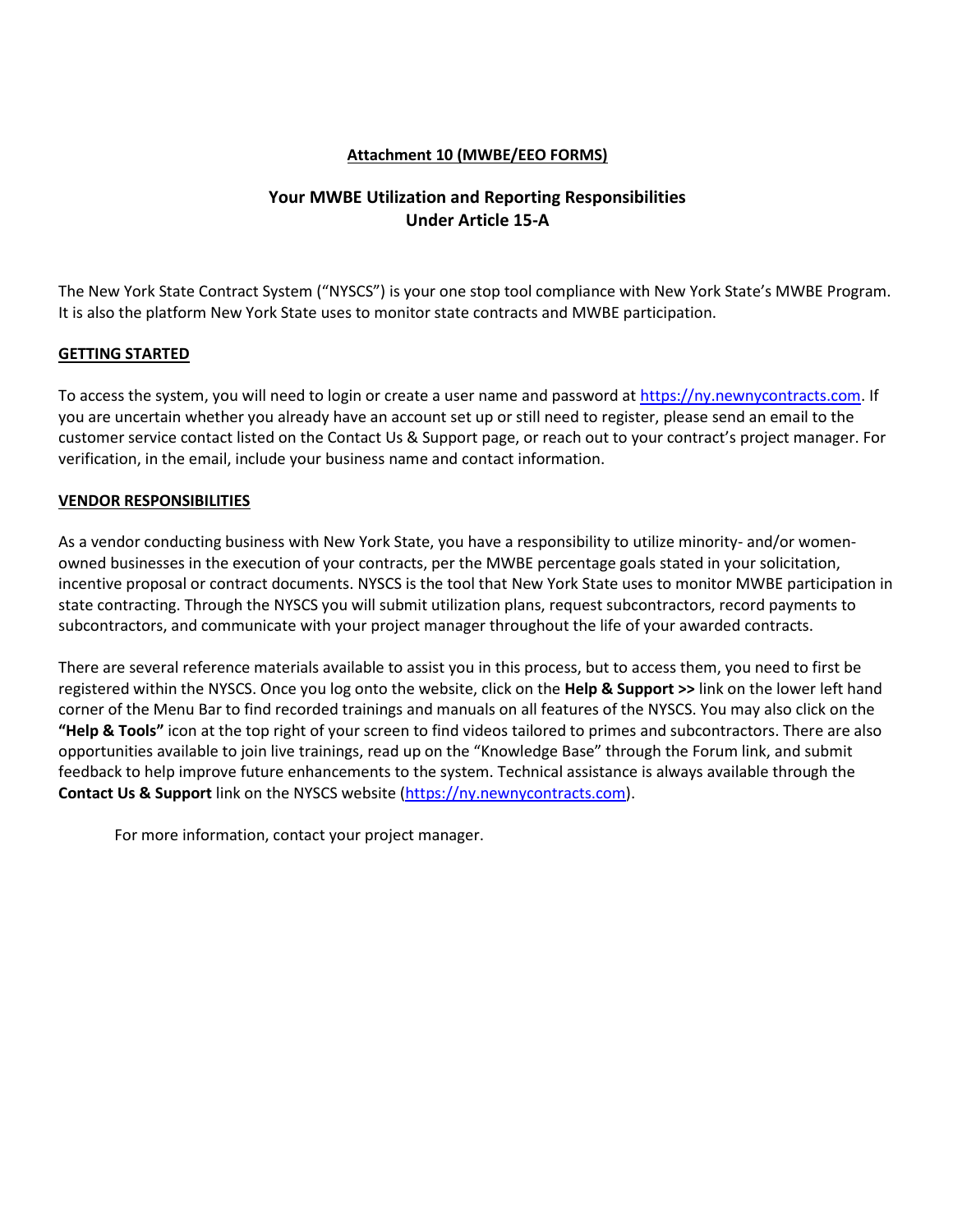#### **NEW YORK STATE DEPARTMENT OF AGRICULTURE & MARKETS DIVISION OF FISCAL MANAGEMENT**

10B Airline Drive Albany, New York 12235 (518) 457-4619

E-mail: [mwbe@agriculture.ny.gov](mailto:mwbe@agriculture.ny.gov) Website: <http://www.agriculture.ny.gov/MWBE.html>

#### **Minority and Women Business Enterprise (MWBE) - Instructions and Requirements**

All required forms are included in this packet and can also be found at [http://www.agriculture.ny.gov/MWBE.html.](http://www.agriculture.ny.gov/MWBE.html) Questions should be directed to the Department's MWBE Liaison at [mwbe@agriculture.ny.gov](mailto:mwbe@agriculture.ny.gov) or 518-457-4619.

## **For contracts/purchases greater than \$25,000, contractors are required to submit a** *MWBE and EEO Policy Statement* **& either a** *MWBE Utilization Plan* **or a** *Request for Waiver* **prior to contract execution.**

#### *MWBE EEO1 MWBE AND EEO Policy Statement*

By signing the *MWBE EEO1 MWBE AND EEO Policy Statement* the Prime Contractor acknowledges and accepts the NYS MWBE and Equal Employment Opportunity policies set in their contract. All contractors must confirm their acceptance of these policies by signing the statement at the bottom of the first section.

When completing the Goal Statement portion of the form, the percentage amounts should reflect the MWBE goals found in either *IFB-Section 5.3, Attachment A-1-Program Specific terms and Conditions* (Grants Gateway contracts) or *Appendix E* (most other contracts). The MWBE Liaison can assist you if you have difficulty locating the contract goals.

#### **Identifying New York State Certified MWBE vendors**

The standard Department goal is a total of 30% MWBE participation with 15% assigned to NYS Certified minority-owned business enterprise ("MBE") and 15% assigned to NYS Certified women-owned business enterprise ("WBE"). The Prime contractor must search the Empire State Development Corporation's Directory of Certified MWBE Vendors at <https://ny.newnycontracts.com/Default.asp?TN=ny&XID=5320MWBE> to locate possible vendors.

#### **If a NYS Certified MWBE vendor is found:**

The *MWBE EEO4 MWBE Utilization Plan* must be completed and submitted by the prime contractor.

## **If a NYS Certified MWBE cannot be found or the prime contractor can only meet a portion of the goal, a total or partial waiver of the 30% goal may be requested.**

The *MWBE EEO5-1 Request for Waiver Form* must be completed and submitted by the prime contractor. In addition, the prime contractor must demonstrate their need for a waiver by also submitting one of the following forms:

- a) *MWBE EEO5-3 MWBE Contractor Good Faith Efforts Certification* **–** The prime contractor must clearly illustrate the attempts made to identify certified MWBE vendor. This can be written at the bottom of this form or can be provided on a separate memo and should include documentation compiled during the search.
- b) *MWBE EEO5-5 MWBE Contractor Unavailability Certification* **-** This form is only to be used if a MWBE opportunity was identified but they will not perform the work. Please discuss the use of this form with the MWBE Liaison prior to submitting it.

Exemptions and exclusions must be approved by the State, prior to the contractor beginning work on the portion they are requesting be waived of goals.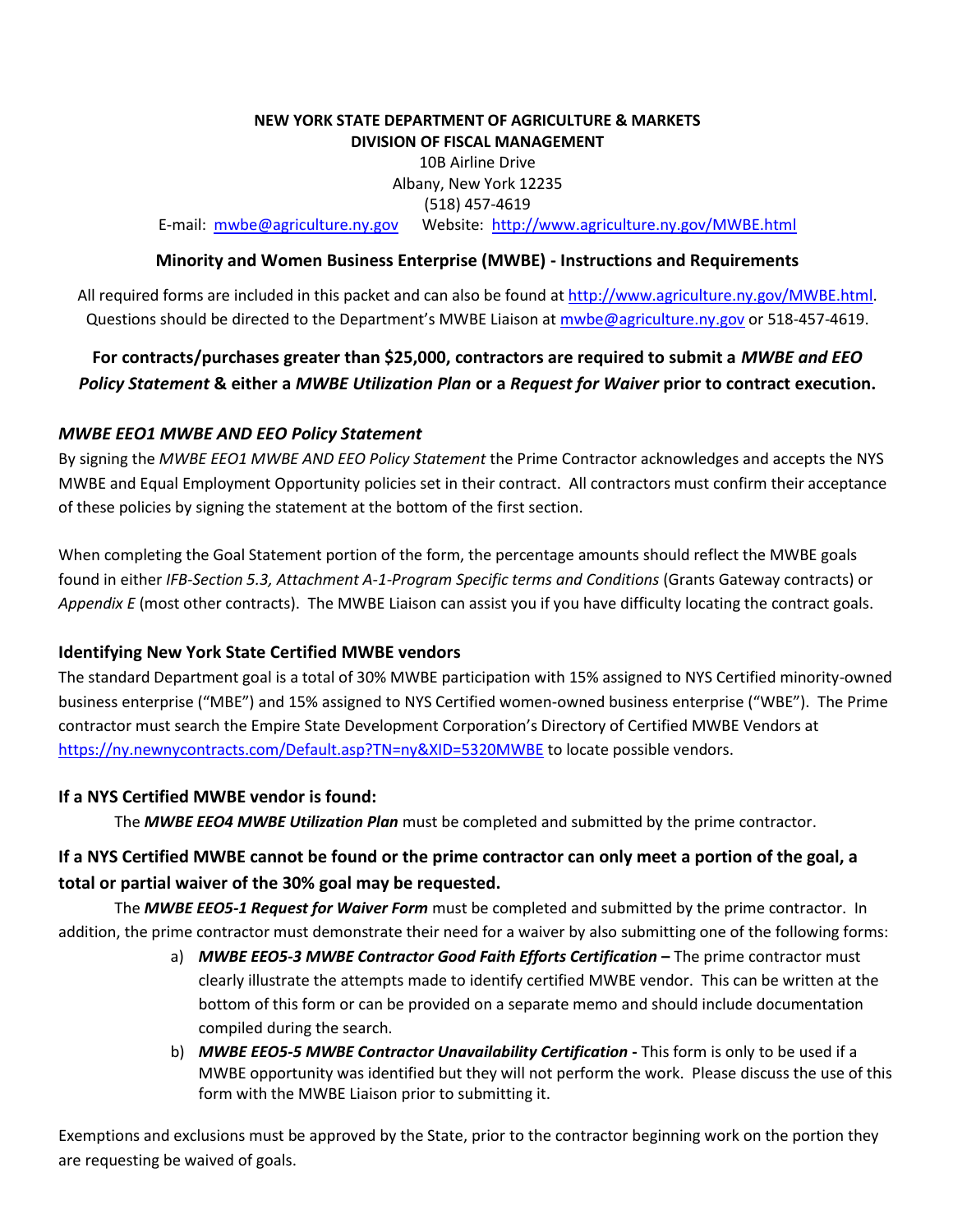#### **(MWBE/EEO FORMS)**

#### **NEW YORK STATE DEPARTMENT OF AGRIICULTURE & MARKETS DIVISION OF FISCAL MANAGEMENT**

10B Airline Drive

Albany, New York 12235

(518) 457-4619

E-mail: [mwbe@agriculture.ny.gov](mailto:mwbe@agriculture.ny.gov) Website: <http://www.agriculture.ny.gov/MWBE.html>

#### **MINORITY AND WOMEN-OWNED BUSINESS ENTERPRISES – EQUAL EMPLOYMENT OPPORTUNITY POLICY STATEMENT**

#### **MWBE AND EEO POLICY STATEMENT**

| MWBE contractor associations.<br>from them directly.<br>for review by prospective MWBEs.<br>MWBEs and the results thereof. Contractor will also maintain records | being developed or services rendered at<br>This organization will and will cause its contractors and<br>subcontractors to take good faith actions to achieve the<br>MWBE contract participations goals set by the State for<br>that area in which the State-funded project is located, by taking the following<br>Actively and affirmatively solicit bids for contracts and subcontracts<br>from qualified State certified MBEs or WBEs, including solicitations to<br>Request a list of State-certified MWBEs from AGENCY and solicit bids<br>Ensure that plans, specifications, request for proposals and other<br>documents used to secure bids will be made available in sufficient time<br>Where feasible, divide the work into smaller portions to enhanced<br>participations by MWBEs and encourage the formation of joint venture<br>and other partnerships among MWBE contractors to enhance their<br>Document and maintain records of bid solicitation, including those to | (a) This organization will not discriminate against any employee<br><b>EEO</b><br>or applicant for employment because of race, creed, color,<br>national origin, sex, age, disability, sexual orientation, military status, or marital<br>status, will undertake or continue existing programs of affirmative action to ensure<br>that minority group members are afforded equal employment opportunities without<br>discrimination, and shall make and document its conscientious and active efforts to<br>employ and utilize minority group members and women in its work force on state<br>contracts.<br>(b) This organization shall state in all solicitation or advertisements for employees that<br>in the performance of the State contract all qualified applicants will be afforded equal<br>employment opportunities without discrimination because of race, creed, color,<br>national origin, sex, age, disability, sexual orientation, military status, predisposing<br>genetic characteristics, victim of domestic violence status or marital status.<br>(c) At the request of the contracting agency, this organization shall request each<br>employment agency, labor union, or authorized representative will not discriminate<br>on the basis of race, creed, color, national origin, sex, age, disability, sexual<br>orientation, military status or marital status and that such union or representative<br>will affirmatively cooperate in the implementation of this organization's obligations<br>herein. |
|------------------------------------------------------------------------------------------------------------------------------------------------------------------|--------------------------------------------------------------------------------------------------------------------------------------------------------------------------------------------------------------------------------------------------------------------------------------------------------------------------------------------------------------------------------------------------------------------------------------------------------------------------------------------------------------------------------------------------------------------------------------------------------------------------------------------------------------------------------------------------------------------------------------------------------------------------------------------------------------------------------------------------------------------------------------------------------------------------------------------------------------------------------------|---------------------------------------------------------------------------------------------------------------------------------------------------------------------------------------------------------------------------------------------------------------------------------------------------------------------------------------------------------------------------------------------------------------------------------------------------------------------------------------------------------------------------------------------------------------------------------------------------------------------------------------------------------------------------------------------------------------------------------------------------------------------------------------------------------------------------------------------------------------------------------------------------------------------------------------------------------------------------------------------------------------------------------------------------------------------------------------------------------------------------------------------------------------------------------------------------------------------------------------------------------------------------------------------------------------------------------------------------------------------------------------------------------------------------------------------------------------------------------------------------------------------------------|
|                                                                                                                                                                  |                                                                                                                                                                                                                                                                                                                                                                                                                                                                                                                                                                                                                                                                                                                                                                                                                                                                                                                                                                                      |                                                                                                                                                                                                                                                                                                                                                                                                                                                                                                                                                                                                                                                                                                                                                                                                                                                                                                                                                                                                                                                                                                                                                                                                                                                                                                                                                                                                                                                                                                                                 |
|                                                                                                                                                                  |                                                                                                                                                                                                                                                                                                                                                                                                                                                                                                                                                                                                                                                                                                                                                                                                                                                                                                                                                                                      |                                                                                                                                                                                                                                                                                                                                                                                                                                                                                                                                                                                                                                                                                                                                                                                                                                                                                                                                                                                                                                                                                                                                                                                                                                                                                                                                                                                                                                                                                                                                 |
|                                                                                                                                                                  |                                                                                                                                                                                                                                                                                                                                                                                                                                                                                                                                                                                                                                                                                                                                                                                                                                                                                                                                                                                      |                                                                                                                                                                                                                                                                                                                                                                                                                                                                                                                                                                                                                                                                                                                                                                                                                                                                                                                                                                                                                                                                                                                                                                                                                                                                                                                                                                                                                                                                                                                                 |
|                                                                                                                                                                  |                                                                                                                                                                                                                                                                                                                                                                                                                                                                                                                                                                                                                                                                                                                                                                                                                                                                                                                                                                                      |                                                                                                                                                                                                                                                                                                                                                                                                                                                                                                                                                                                                                                                                                                                                                                                                                                                                                                                                                                                                                                                                                                                                                                                                                                                                                                                                                                                                                                                                                                                                 |
|                                                                                                                                                                  |                                                                                                                                                                                                                                                                                                                                                                                                                                                                                                                                                                                                                                                                                                                                                                                                                                                                                                                                                                                      |                                                                                                                                                                                                                                                                                                                                                                                                                                                                                                                                                                                                                                                                                                                                                                                                                                                                                                                                                                                                                                                                                                                                                                                                                                                                                                                                                                                                                                                                                                                                 |
|                                                                                                                                                                  |                                                                                                                                                                                                                                                                                                                                                                                                                                                                                                                                                                                                                                                                                                                                                                                                                                                                                                                                                                                      |                                                                                                                                                                                                                                                                                                                                                                                                                                                                                                                                                                                                                                                                                                                                                                                                                                                                                                                                                                                                                                                                                                                                                                                                                                                                                                                                                                                                                                                                                                                                 |
|                                                                                                                                                                  |                                                                                                                                                                                                                                                                                                                                                                                                                                                                                                                                                                                                                                                                                                                                                                                                                                                                                                                                                                                      |                                                                                                                                                                                                                                                                                                                                                                                                                                                                                                                                                                                                                                                                                                                                                                                                                                                                                                                                                                                                                                                                                                                                                                                                                                                                                                                                                                                                                                                                                                                                 |
| contract participation goals.                                                                                                                                    | of actions that its subcontractors have taken toward meeting MWBE                                                                                                                                                                                                                                                                                                                                                                                                                                                                                                                                                                                                                                                                                                                                                                                                                                                                                                                    | (d) Contractor shall comply with the provisions of the Human Rights Law, all other<br>State and Federal statutory and constitutional non-discrimination provisions.                                                                                                                                                                                                                                                                                                                                                                                                                                                                                                                                                                                                                                                                                                                                                                                                                                                                                                                                                                                                                                                                                                                                                                                                                                                                                                                                                             |
| to encourage MWBE participation.                                                                                                                                 | Ensure that progress payments to MWBEs are made on a timely basis<br>so that undue financial hardship is avoided, and that bonding and other<br>credit requirements are waived or appropriate alternatives developed                                                                                                                                                                                                                                                                                                                                                                                                                                                                                                                                                                                                                                                                                                                                                                 | Contractor and subcontractors shall not discriminate against any employee or<br>applicant for employment because of race, creed (religion), color, sex, national origin,<br>sexual orientation, military status, age, disability, predisposing genetic characteristic,<br>marital status or domestic violence victim status, and shall also follow the                                                                                                                                                                                                                                                                                                                                                                                                                                                                                                                                                                                                                                                                                                                                                                                                                                                                                                                                                                                                                                                                                                                                                                          |
|                                                                                                                                                                  |                                                                                                                                                                                                                                                                                                                                                                                                                                                                                                                                                                                                                                                                                                                                                                                                                                                                                                                                                                                      | requirements of the Human Rights Law with regard to non-discrimination on the basis<br>of prior criminal conviction and prior arrest.<br>(e) This organization will include the provisions of sections (a) through (d) of this<br>agreement in every subcontract in such a manner that the requirements of the<br>subdivisions will be binding upon each subcontractor as to work in connection with<br>the State contract.                                                                                                                                                                                                                                                                                                                                                                                                                                                                                                                                                                                                                                                                                                                                                                                                                                                                                                                                                                                                                                                                                                     |
|                                                                                                                                                                  |                                                                                                                                                                                                                                                                                                                                                                                                                                                                                                                                                                                                                                                                                                                                                                                                                                                                                                                                                                                      | By the contract of the contract of the contract of the contract of the contract of the contract of the contract of the contract of the contract of the contract of the contract of the contract of the contract of the contrac                                                                                                                                                                                                                                                                                                                                                                                                                                                                                                                                                                                                                                                                                                                                                                                                                                                                                                                                                                                                                                                                                                                                                                                                                                                                                                  |
|                                                                                                                                                                  |                                                                                                                                                                                                                                                                                                                                                                                                                                                                                                                                                                                                                                                                                                                                                                                                                                                                                                                                                                                      |                                                                                                                                                                                                                                                                                                                                                                                                                                                                                                                                                                                                                                                                                                                                                                                                                                                                                                                                                                                                                                                                                                                                                                                                                                                                                                                                                                                                                                                                                                                                 |
| <b>GOAL STATEMENT</b>                                                                                                                                            |                                                                                                                                                                                                                                                                                                                                                                                                                                                                                                                                                                                                                                                                                                                                                                                                                                                                                                                                                                                      | This organization will include the provisions of (1) through (6) of this<br>agreement in every subcontract in such a manner that the<br>requirements of the subdivisions will be binding upon each<br>subcontractor as to work in connection with the State contract.                                                                                                                                                                                                                                                                                                                                                                                                                                                                                                                                                                                                                                                                                                                                                                                                                                                                                                                                                                                                                                                                                                                                                                                                                                                           |

(Name of Designated Liaison)

Minority and Women-Owned Business Enterprises- Equal Employment Opportunity (M/WBE-EEO) program.

#### **M/WBE Contract Goals**

\_\_\_\_\_\_\_percent Minority and Women's Business Enterprise Participation

\_\_\_\_\_\_\_percent Minority Business Enterprise Participation

\_\_\_\_\_\_\_percent Women's Business Enterprise Participation

(Authorized Representative) (Title) (Date)

\_\_\_\_\_\_\_\_\_\_\_\_\_\_\_\_\_\_\_\_\_\_\_\_\_\_\_\_\_\_\_\_\_\_\_\_\_\_ \_\_\_\_\_\_\_\_\_\_\_\_\_\_\_\_\_\_\_\_\_\_\_\_\_\_\_\_\_\_\_\_\_\_\_\_\_ \_\_\_\_\_\_\_\_\_\_\_

s: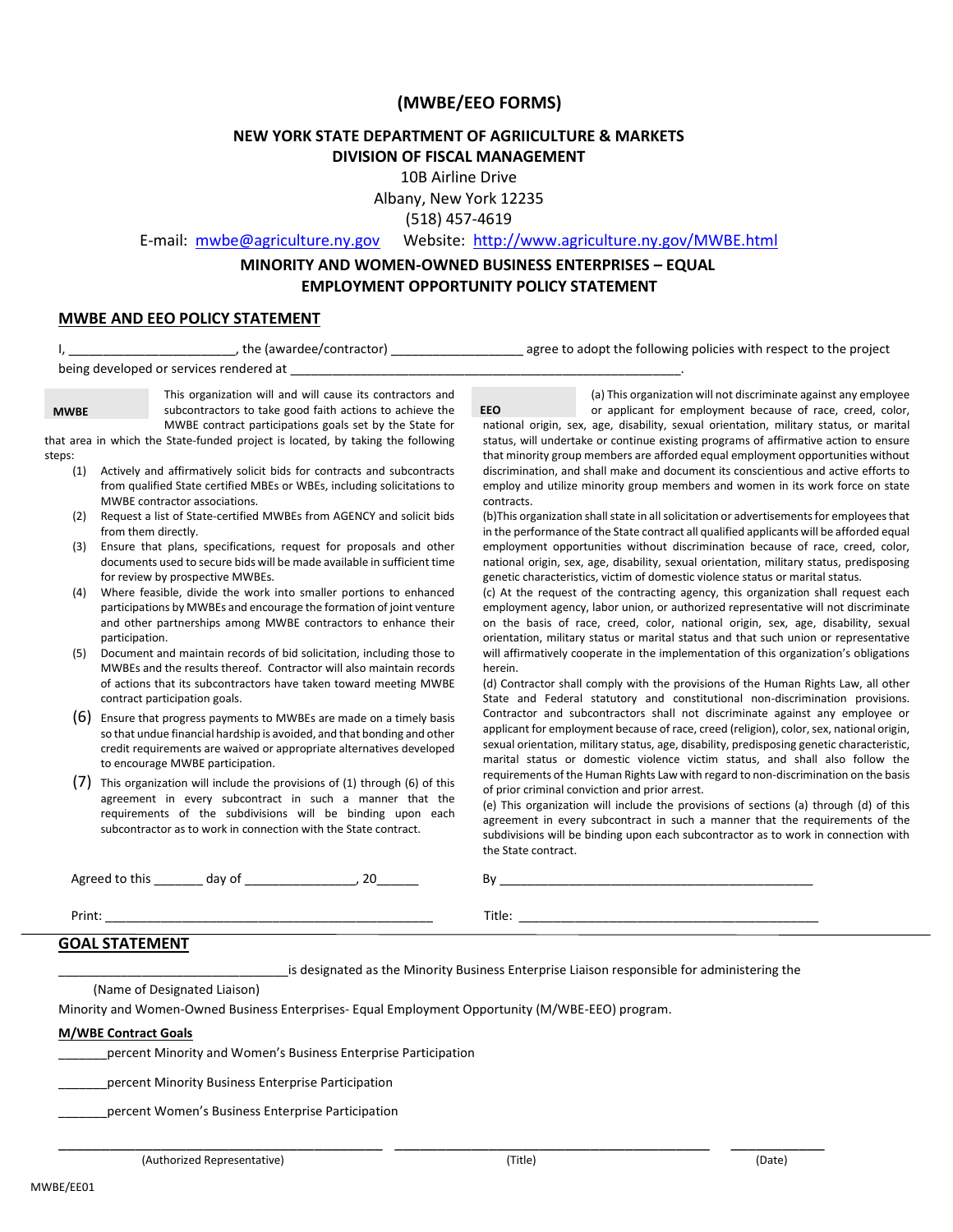#### **NEW YORK STATE DEPARTMENT OF AGRIICULTURE & MARKETS DIVISION OF FISCAL MANAGEMENT**

10B Airline Drive

Albany, New York 12235

(518) 457-4619

E-mail: [mwbe@agriculture.ny.gov](mailto:mwbe@agriculture.ny.gov) Website: <http://www.agriculture.ny.gov/MWBE.html>

#### **MWBE UTILIZATION PLAN CONTRACT CONTRACT NO.:**

INSTRUCTIONS: This form must be submitted with any bid, proposal, response to request for qualifications or proposed negotiated contract or within a reasonable time thereafter, but prior to contract award. This Utilization Plan must contain a detailed description of the supplies and/or services to be provided by each certified Minority and Women-owned Business Enterprise (MWBE) under the contract. Attach additional **sheets if necessary.**

| Contractor's Name, Address and Telephone No.                                                                                                                                                                                                                                                                                                                              |                             |                            |                             |                             | <b>Contract Description Location (Region)</b> |      | <b>MWBE Goals In Contract</b>                                                         |
|---------------------------------------------------------------------------------------------------------------------------------------------------------------------------------------------------------------------------------------------------------------------------------------------------------------------------------------------------------------------------|-----------------------------|----------------------------|-----------------------------|-----------------------------|-----------------------------------------------|------|---------------------------------------------------------------------------------------|
|                                                                                                                                                                                                                                                                                                                                                                           |                             |                            |                             |                             |                                               |      | MBE %                                                                                 |
| <b>Federal Identification No.</b>                                                                                                                                                                                                                                                                                                                                         |                             |                            |                             | <b>SFS Vendor ID:</b>       |                                               |      | WBE %                                                                                 |
| <b>Certified MWBE Subcontractors/Suppliers</b>                                                                                                                                                                                                                                                                                                                            |                             | Federal ID. No.            | <b>NYS ESD CERTIFIED</b>    |                             | <b>Detailed description of Work</b>           |      | Dollar Value of Subcontracts/ supplies/<br>services and intended performance dates of |
| Name, Address, Telephone No, E-mail Address,<br><b>SFS Vendor ID</b>                                                                                                                                                                                                                                                                                                      |                             |                            | <b>WBE</b><br><b>MBE</b>    | <b>DUAL</b>                 | (Attach additional sheets if necessary)       |      | each component of the contract                                                        |
|                                                                                                                                                                                                                                                                                                                                                                           |                             |                            |                             |                             |                                               |      |                                                                                       |
|                                                                                                                                                                                                                                                                                                                                                                           |                             | $\mathbf{L}$               | $\sim$                      | └                           |                                               |      |                                                                                       |
|                                                                                                                                                                                                                                                                                                                                                                           |                             | $\mathbf{L}$               | $\sim$                      | $\Box$                      |                                               |      |                                                                                       |
|                                                                                                                                                                                                                                                                                                                                                                           |                             |                            |                             |                             |                                               |      |                                                                                       |
|                                                                                                                                                                                                                                                                                                                                                                           |                             | $\Box$                     | $\mathcal{L}_{\mathcal{A}}$ | $\Box$                      |                                               |      |                                                                                       |
|                                                                                                                                                                                                                                                                                                                                                                           |                             |                            |                             |                             |                                               |      |                                                                                       |
| IF UNABLE TO FULLY MEET THE MBE AND WBE GOALS SET FORTH IN THE CONTRACT, CONTRACTOR MUST SUBMIT A REQUEST FOR WAIVER (Form MWBE/EEO5)                                                                                                                                                                                                                                     |                             |                            |                             |                             |                                               |      |                                                                                       |
| Submission of this form constitutes the contractor's acknowledgement and agreement to comply with the MWBE requirements set forth under NYS Executive Law, Article 15-A and 5 NYCRR Part 142. Failure to submit complete and a<br>information may result in a finding of noncompliance or rejection of the bid/proposal and/or suspension or termination of the contract. |                             |                            |                             |                             |                                               |      |                                                                                       |
| Prepared By (Signature)                                                                                                                                                                                                                                                                                                                                                   |                             |                            |                             | <b>Email Address</b>        |                                               |      |                                                                                       |
| Name and Title of Preparer (Print or Type)                                                                                                                                                                                                                                                                                                                                |                             |                            |                             | Telephone No.               |                                               | Date |                                                                                       |
|                                                                                                                                                                                                                                                                                                                                                                           |                             |                            |                             | <b>FOR A&amp;M USE ONLY</b> |                                               |      |                                                                                       |
| <b>Reviewed By</b>                                                                                                                                                                                                                                                                                                                                                        |                             |                            |                             |                             |                                               | Date |                                                                                       |
| $\n  No\n$<br>$\Box$ Yes<br><b>Utilization Plan Approved</b>                                                                                                                                                                                                                                                                                                              |                             |                            |                             |                             |                                               | Date |                                                                                       |
| <b>Contract No.</b>                                                                                                                                                                                                                                                                                                                                                       | Project No. (If applicable) |                            | <b>Contract Award Date</b>  |                             | <b>Estimated Completion Date</b>              |      | <b>Contract Amount Obligated</b>                                                      |
| No<br>Notice of Deficiency Issued   Yes                                                                                                                                                                                                                                                                                                                                   | Date                        | <b>Description of Work</b> |                             |                             |                                               |      |                                                                                       |
| l Ino<br>Notice of Acceptance Issued   Yes                                                                                                                                                                                                                                                                                                                                | Date                        |                            |                             |                             |                                               |      | MWBE/EEO4(11/13)                                                                      |

*VENDOR CERTIFICATION: I hereby affirm that the information supplied in this utilization plan is true and correct.*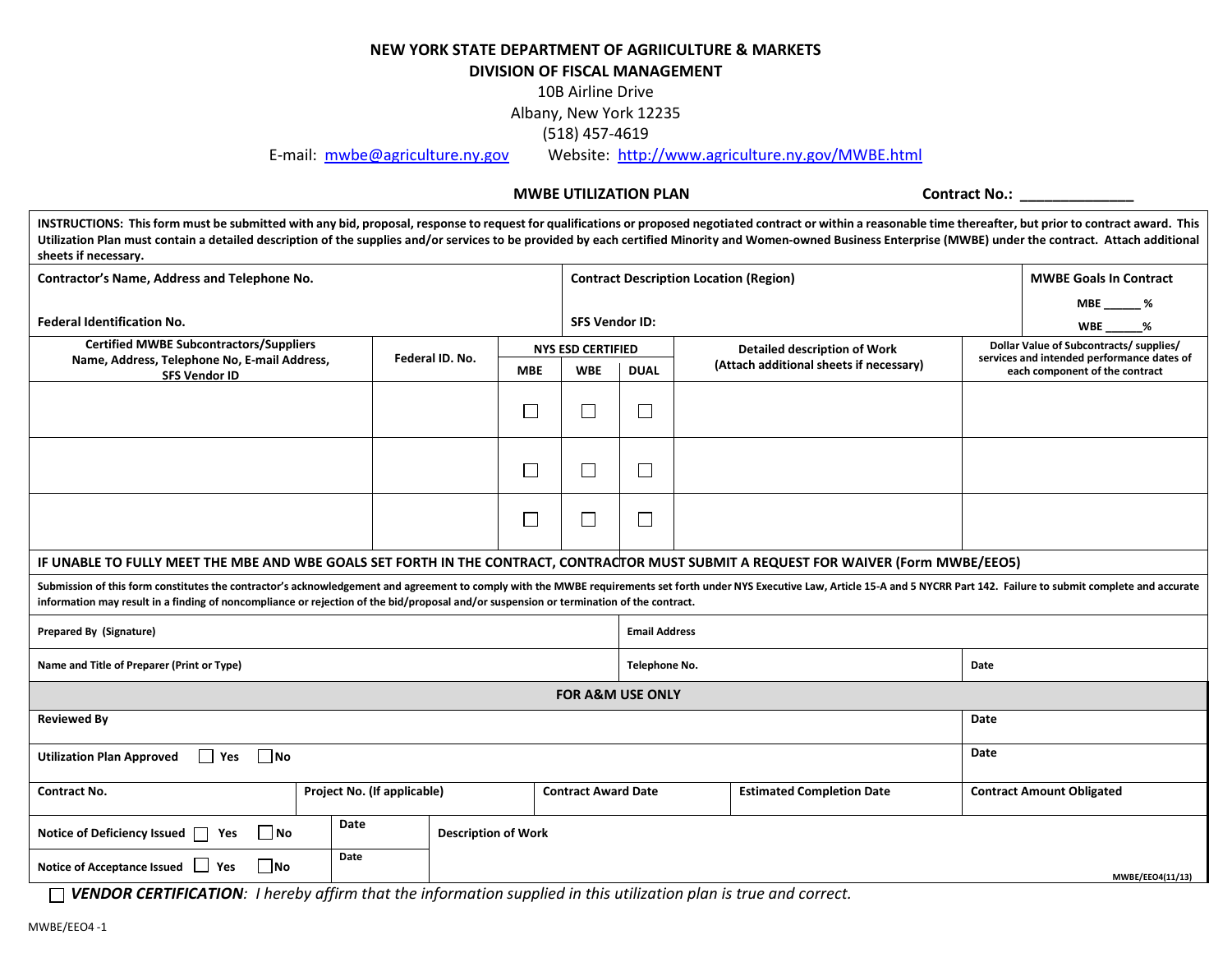**NEW YORK STATE DEPARTMENT OF AGRIICULTURE & MARKETS**

**DIVISION OF FISCAL MANAGEMENT**

10B Airline Drive

Albany, New York 12235

(518) 457-4619

E-mail: [mwbe@agriculture.ny.gov](mailto:mwbe@agriculture.ny.gov) Website: <http://www.agriculture.ny.gov/MWBE.html>

### **REQUEST FOR WAIVER FORM**

| INSTRUCTIONS: SEE PAGE 2 OF THIS ATTACHMENT FOR REQUIREMENTS AND DOCUMENT SUBMISSION INSTRUCTIONS.                                                                                                                                                                                                                                              |                                              |                                                              |
|-------------------------------------------------------------------------------------------------------------------------------------------------------------------------------------------------------------------------------------------------------------------------------------------------------------------------------------------------|----------------------------------------------|--------------------------------------------------------------|
| <b>Offerer/Contractor Name:</b>                                                                                                                                                                                                                                                                                                                 | <b>Federal Identification No.:</b>           |                                                              |
| <b>Address:</b>                                                                                                                                                                                                                                                                                                                                 | <b>Solicitation/Contract No.:</b>            |                                                              |
| City, State, Zip Code:                                                                                                                                                                                                                                                                                                                          | <b>MWBE Goals: MBE</b><br>% WBE<br>%         |                                                              |
| By submitting this form and the required information, the offerer/contractor certifies that every Good Faith Effort has been taken                                                                                                                                                                                                              |                                              |                                                              |
| to promote MWBE participation pursuant to the MWBE requirements set forth under the contract.                                                                                                                                                                                                                                                   |                                              |                                                              |
| Contractor is requesting a:                                                                                                                                                                                                                                                                                                                     |                                              |                                                              |
| 1.   MBE Waiver - A waiver of the MBE Goal for this procurement is requested.   Total                                                                                                                                                                                                                                                           | $\Box$ Partial                               |                                                              |
| 2. WBE Waiver – A waiver of the WBE Goal for this procurement is requested. $\Box$ Total                                                                                                                                                                                                                                                        | $\Box$ Partial                               |                                                              |
| 3. Vaiver Pending ESD Certification – (Check here if subcontractors or suppliers of Contractor are not certified MWBE, but an application for certification has been filed<br>with Empire State Development.)<br>Date of such filing with Empire State Development:                                                                             |                                              |                                                              |
| <b>PREPARED BY (Signature):</b>                                                                                                                                                                                                                                                                                                                 | Date:                                        |                                                              |
| SUBMISSION OF THIS FORM CONSTITUTES THE OFFERER/CONTRACTOR'S ACKNOWLEDGEMENT AND<br>AGREEMENT TO COMPLY WITH THE MWBE REQUIREMENTS SET FORTH UNDER NYS EXECUTIVE LAW,<br>ARTICLE 15-A AND 5 NYCRR PART 143. FAILURE TO SUBMIT COMPLETE AND ACCURATE INFORMATION<br>MAY RESULT IN A FINDING OF NONCOMPLIANCE AND/OR TERMINATION OF THE CONTRACT. |                                              |                                                              |
| Name and Title of Preparer (Printed or Typed):                                                                                                                                                                                                                                                                                                  | <b>Telephone Number:</b>                     | <b>Email Address:</b>                                        |
|                                                                                                                                                                                                                                                                                                                                                 |                                              | ******************** FOR MWBE USE ONLY ********************* |
| Submit with the bid or proposal or if submitting after award submit<br>to:                                                                                                                                                                                                                                                                      | <b>REVIEWED BY:</b>                          | DATE:                                                        |
| NYS Department of Agriculture & Markets<br><b>Division of Fiscal Management</b>                                                                                                                                                                                                                                                                 | Waiver Granted: $\Box$ YES MBE: $\Box$       | WBE:                                                         |
| <b>10B Airline Drive</b>                                                                                                                                                                                                                                                                                                                        | $\Box$ Partial Waiver<br><b>Total Waiver</b> |                                                              |
| Albany, New York 12235                                                                                                                                                                                                                                                                                                                          | <b>ESD Certification Waiver</b>              | $\Box$ *Conditional                                          |
|                                                                                                                                                                                                                                                                                                                                                 | Notice of Deficiency Issued                  |                                                              |
|                                                                                                                                                                                                                                                                                                                                                 | *Comments:                                   |                                                              |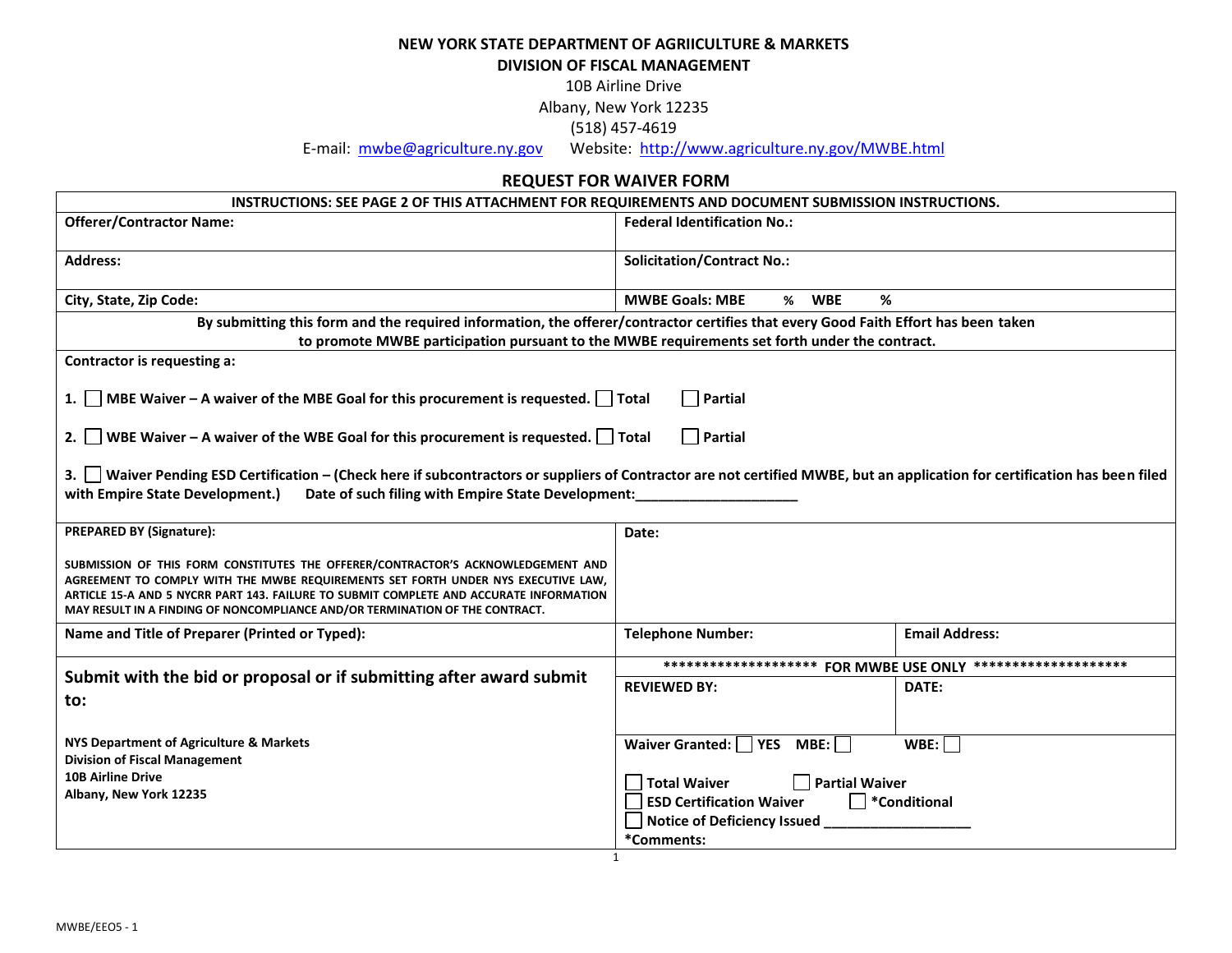#### **INSTRUCTIONS FOR COMPLETING REQUIREMENTS AND DOCUMENT SUBMISSION**

**When completing the Request for Waiver Form please check all boxes that apply. To be considered, the Request for Waiver Form must be accompanied by documentation for items 1 – 11, as listed below. If box # 3 has been checked above, please see item 11. Copies of the following information and all relevant supporting documentation must be submitted along with the request:**

- 1. A statement setting forth your basis for requesting a partial or total waiver.
- 2. The names of general circulation, trade association, and MWBE-oriented publications in which you solicited certified MWBEs for the purposes of complying with your participation goals.
- 3. A list identifying the date(s) that all solicitations for certified MWBE participation were published in any of the above publications.
- 4. A list of all certified MWBEs appearing in the NYS Directory of Certified Firms that were solicited for purposes of complying with your certified MWBE participation levels.
- 5. Copies of notices, dates of contact, letters, and other correspondence as proof that solicitations were made in writing and copies of such solicitations, or a sample copy of the solicitation if an identical solicitation was made to all certified MWBEs.
- 6. Provide copies of responses made by certified MWBEs to your solicitations.
- 7. Provide a description of any contract documents, plans, or specifications made available to certified MWBEs for purposes of soliciting their bids and the date and manner in which these documents were made available.
- 8. Provide documentation of any negotiations between you, the Offerer/Contractor, and the MWBEs undertaken for purposes of complying with the certified MWBE participation goals.
- 9. Provide any other information you deem relevant which may help us in evaluating your request for a waiver.
- 10. Provide the name, title, address, telephone number, and email address of offerer/contractor's representative authorized to discuss and negotiate this waiver request.
- 11. Copy of notice of application receipt issued by Empire State Development (ESD).

#### **Note:**

**Unless a Total Waiver has been granted, the Offerer/Contractor will be required to submit all reports and documents pursuant to the provisions set forth in the Contract, as deemed appropriate by the NYS Department of Agriculture & Markets, to determine MWBE compliance.**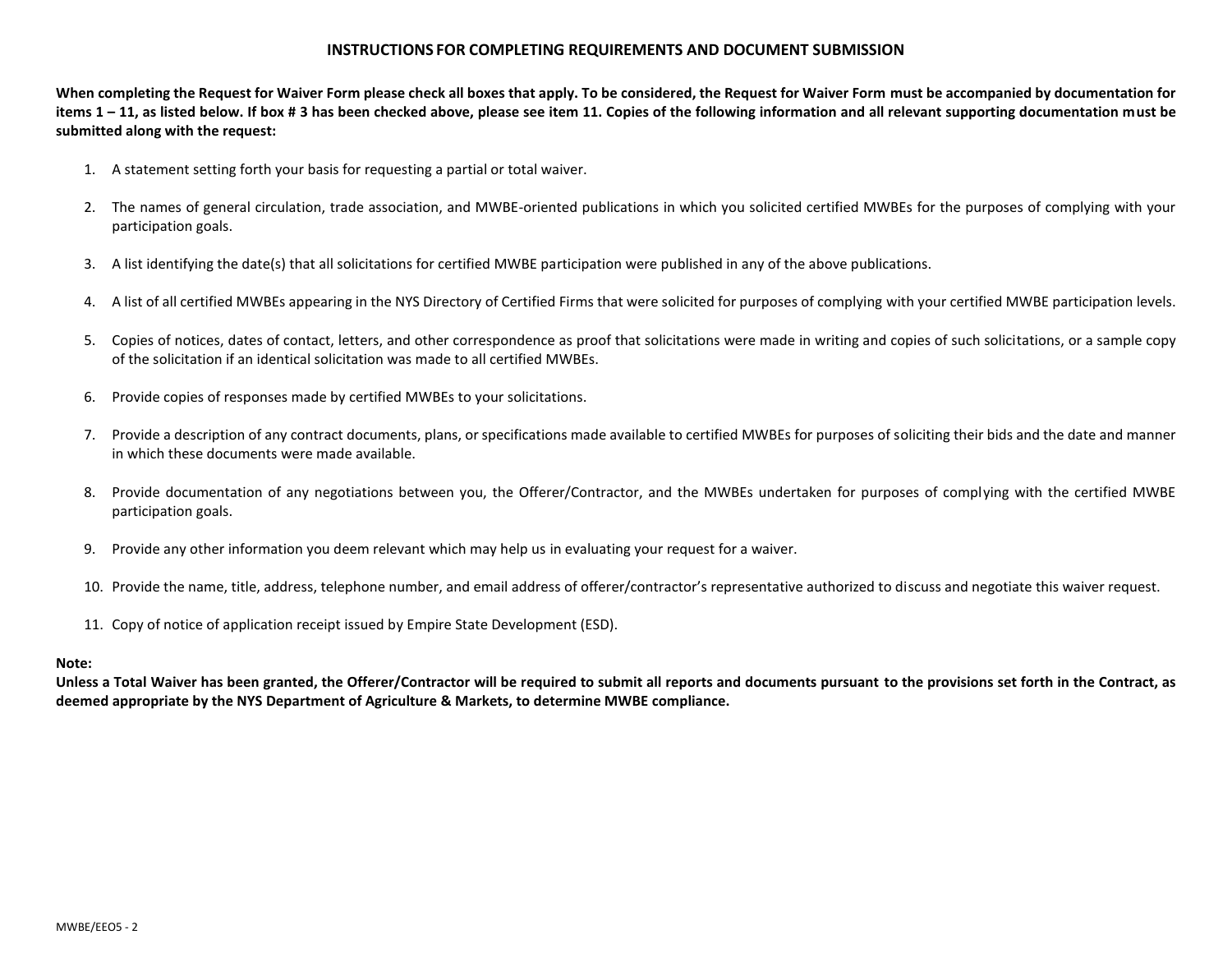## **NEW YORK STATE DEPARTMENT OF AGRIICULTURE & MARKETS**

**DIVISION OF FISCAL MANAGEMENT**

10B Airline Drive

Albany, New York 12235

(518) 457-4619

E-mail: [mwbe@agriculture.ny.gov](mailto:mwbe@agriculture.ny.gov) Website: <http://www.agriculture.ny.gov/MWBE.html>

#### **MWBE CONTRACTOR GOOD FAITH EFFORTS CERTIFICATION**

| PROJECT/CONTRACT #                                          |    |           |                    |
|-------------------------------------------------------------|----|-----------|--------------------|
| the control of the control of the control of the control of |    |           |                    |
| (Contractor/Vendor)                                         |    |           |                    |
|                                                             | 0f |           |                    |
| (Title)                                                     |    | (Company) |                    |
|                                                             |    |           |                    |
| (Address)                                                   |    |           | (Telephone Number) |

do hereby submit the following as evidence of our good faith efforts to retain certified minority- and women-owned business enterprises:

(1) Copies of solicitations of certified minority- and women-owned business enterprises and any responses thereto;

(2) Responses to the solicitations received, where a certified minority- or woman-owned business enterprise was not selected & the specific reasons that such enterprise was not selected;

(3) Copies of any advertisements for participation by certified minority- and women-owned business enterprises timely published in appropriate general circulation, trade and minority- or women-oriented publications, together with the listing(s) and date(s) of the publication of such advertisements;

(4) Copies of any solicitations of certified minority- and/or women-owned business enterprises listed in the directory of certified businesses;

(5) The dates of attendance at any pre-bid, pre-award, or other meetings, if any, scheduled by the State agency awarding the State contract, with certified minority- and women-owned business enterprises which the State agency determined were capable of performing the State contract scope of work for the purpose of fulfilling the contract participation goals;

(6) Information describing the specific steps undertaken to reasonably structure the contract scope of work for the purpose of subcontracting with, or obtaining supplies from, certified minority- and women-owned business enterprises.

(7) A description of any other action undertaken by the bidder to document its good faith efforts to retain certified minority - and women- owned business enterprises for this procurement.

Submit additional pages as needed.

Authorized Representative Signature

\_\_\_\_\_\_\_\_\_\_\_\_\_\_\_\_\_\_\_\_\_\_\_\_\_\_\_\_\_\_\_\_\_\_

\_\_\_\_\_\_\_\_\_\_\_\_\_\_\_\_\_\_\_\_\_\_\_\_\_\_\_\_\_\_\_\_\_\_

Date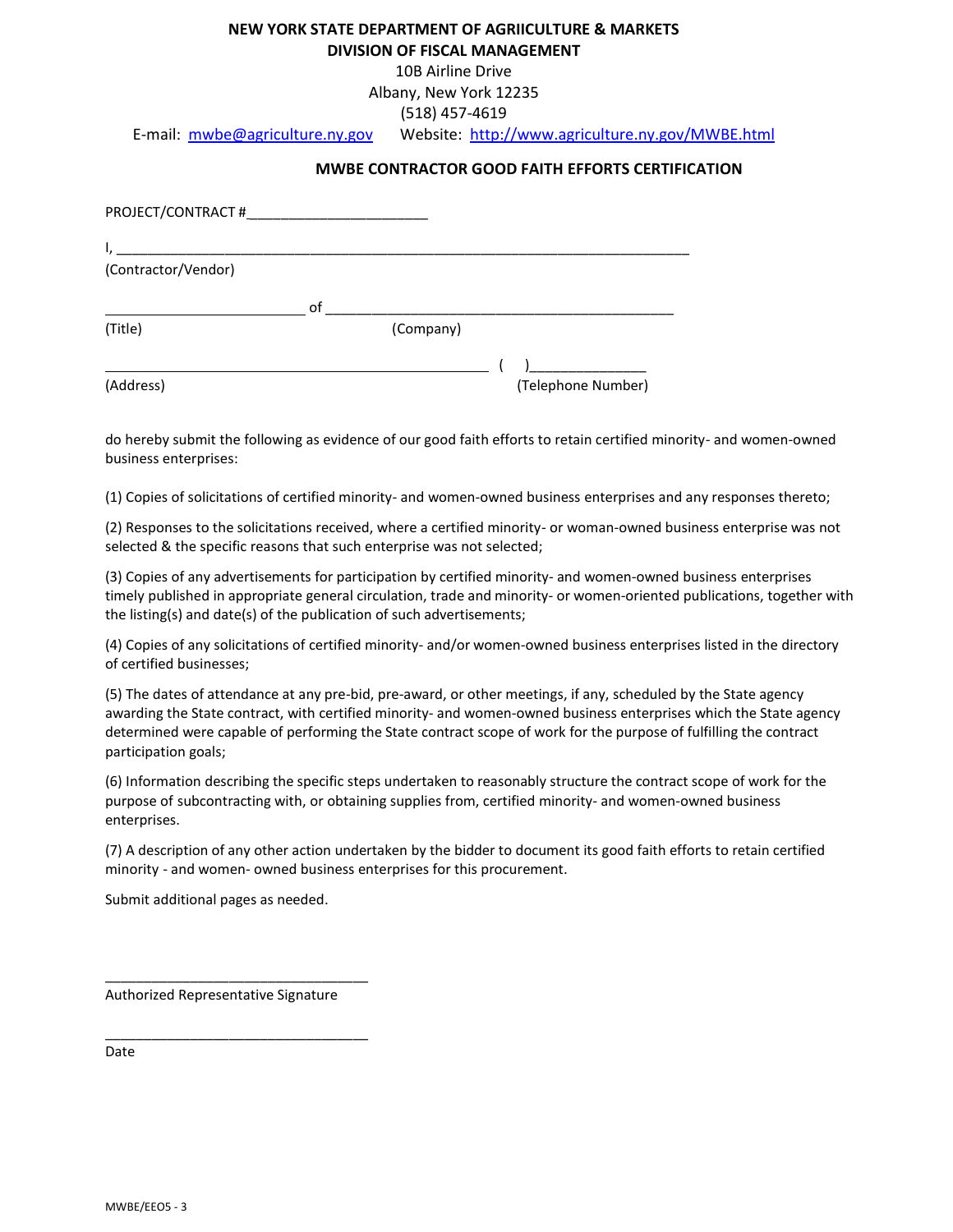| NEW YORK STATE DEPARTMENT OF AGRIICULTURE & MARKETS |
|-----------------------------------------------------|
| DIVISION OF FISCAL MANAGEMENT                       |

10B Airline Drive

Albany, New York 12235

(518) 457-4619

E-mail: [mwbe@agriculture.ny.gov](mailto:mwbe@agriculture.ny.gov) Website: <http://www.agriculture.ny.gov/MWBE.html>

| (Title)                                                           |                                                                                                                                                                                                                                       |
|-------------------------------------------------------------------|---------------------------------------------------------------------------------------------------------------------------------------------------------------------------------------------------------------------------------------|
| (Address)                                                         | (Telephone Number)                                                                                                                                                                                                                    |
|                                                                   | I certify that on (Date) _______________________I contacted the following New York State Certified Minority/Women<br>Business Enterprises by registered mail to obtain bids for work to be performed on the above-mentioned contract. |
| List of names of MWBEs, and type of work that bids were requested |                                                                                                                                                                                                                                       |
|                                                                   |                                                                                                                                                                                                                                       |
|                                                                   |                                                                                                                                                                                                                                       |
|                                                                   |                                                                                                                                                                                                                                       |
|                                                                   |                                                                                                                                                                                                                                       |
|                                                                   |                                                                                                                                                                                                                                       |
|                                                                   | To the best of my knowledge and belief, said New York State Certified Minority/Women Business Enterprise<br>contractor(s) was unavailable for work on this project, or unable to prepare a bid for the following reasons:             |
|                                                                   | Please check appropriate reasons given by each MBE/WBE firm contacted above.                                                                                                                                                          |
|                                                                   | I did not have the capability to perform the work                                                                                                                                                                                     |
| Contract too small                                                |                                                                                                                                                                                                                                       |
| <b>Remote location</b>                                            |                                                                                                                                                                                                                                       |
| Received solicitation notices too late                            |                                                                                                                                                                                                                                       |
| Did not want to work for this contractor                          |                                                                                                                                                                                                                                       |

Signature of Prime Consultant/Contractor

\_\_\_\_\_\_\_\_\_\_\_\_\_\_\_\_\_\_\_\_\_\_\_\_\_\_\_\_\_\_\_\_\_\_\_\_\_\_\_\_\_\_\_\_\_\_

\_\_\_\_\_\_\_\_\_\_\_\_\_\_\_\_\_\_\_\_\_\_\_\_\_\_\_\_\_\_\_\_\_\_\_\_\_\_\_\_\_\_\_\_\_\_

Title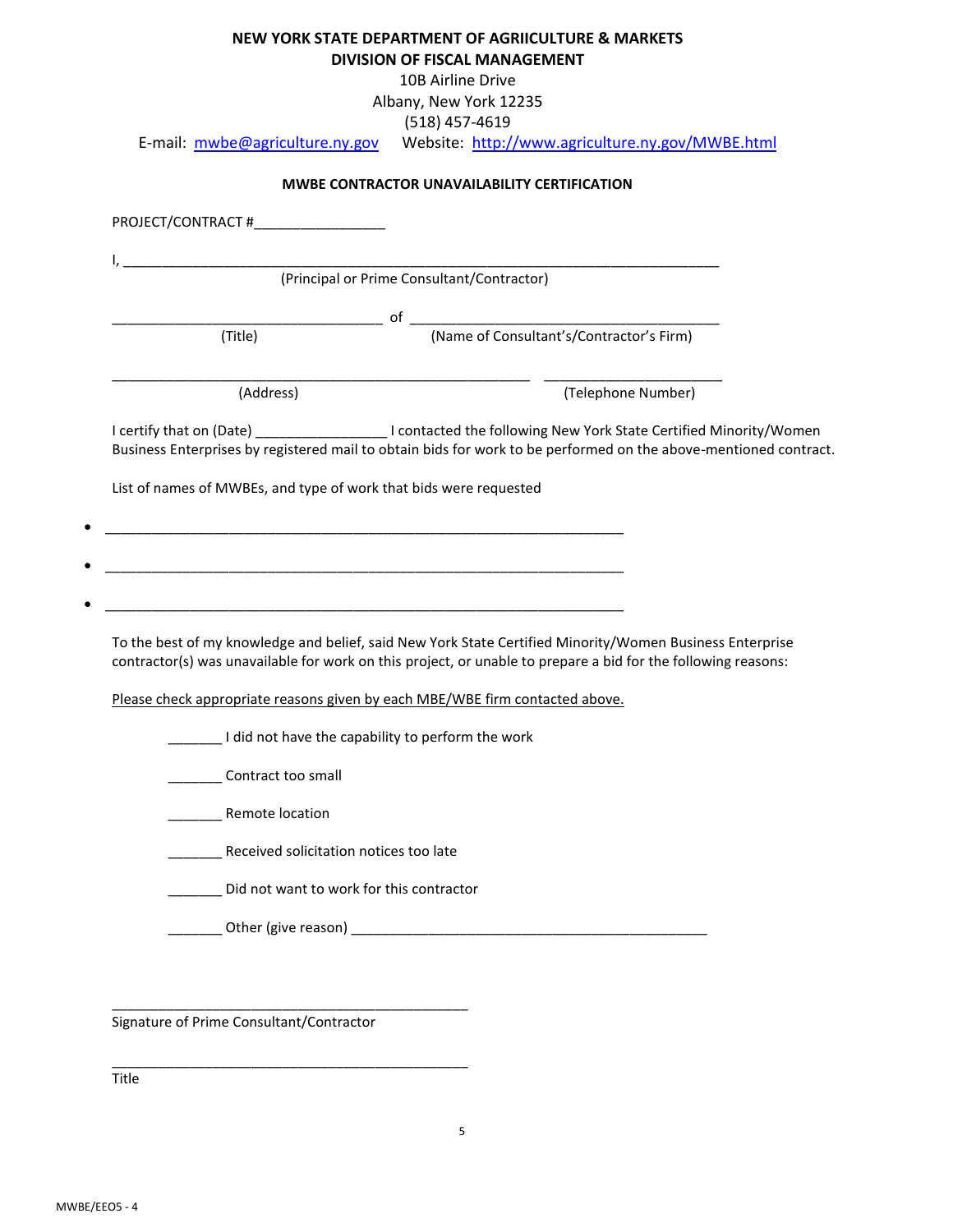# **ENVELOPE 1 CHECKLIST Minimum Qualifications and Forms and Assurances**

# **Did you remember to include (submit this checklist along with the contents below):**

Place an "X" to indicate Bidder has included the following:

Original plus two (2) paper copies of the Minimum Qualifications in a separate envelope labeled "IFB #0269 Minimum Qualifications and Forms and Assurances - Do Not Open" and must include all required documentation to demonstrate that the Proposer meets the Minimum Qualifications set forth in Section 3.3 of this IFB including:

**\_\_ Attachment 9 - References Form (See Section 3.3 Minimum Qualification)**

- All Forms and Assurances located in the Submission Documents packet (which follows the Exhibits), original plus one (1) copy, including original signatures, where necessary.
	- \_\_ **Cover Sheet and Submission Documents Checklist**
	- **\_\_ Attachment 2 - Mandatory Contract Requirements Certification Form (Original Signatures)**
	- **\_\_ Attachment 3 - Non-Collusive Bidding Certification (Original Signatures and Notarized)**
	- **\_\_ Attachment 4 - MacBride Nondiscrimination Certification Form (Original Signatures)**
	- **\_\_ Attachment 5 - Procurement Lobbying Law Forms (Original Signatures)**
	- **\_\_ Attachment 6 - Vendor Responsibility Forms (Original Signatures)**
	- **\_\_ Attachment 7 – Vendor Assurance No Conflict of Interest Form (Original Signatures)**
	- **\_\_ Attachment 8 - Substitute Form W-9, if SFS Vendor ID needed (Original Signatures)**

# **ENVELOPE 2**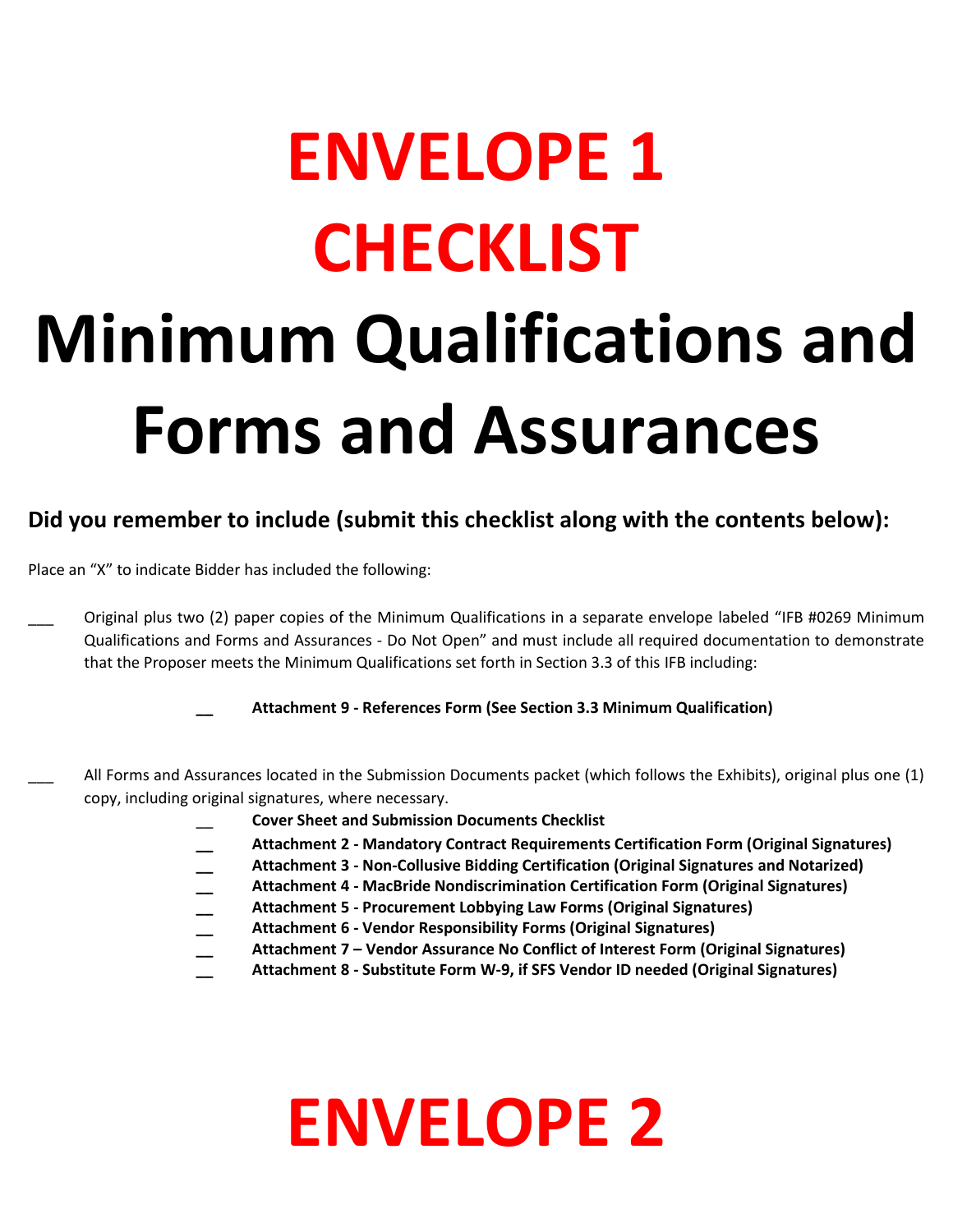# **CHECKLIST Bid Form**

# **Did you remember to include (submit this checklist along with the contents below):**

Place an "X" to indicate Bidder has included the following:

Original plus two (2) paper copies of the completed Bid Form should be mailed in a separate envelope labeled "IFB #0169 Bid Form - Do Not Open" and must include the following outlined below:

\_\_ **Attachment 1 - Bid Form (Original Signatures)**

# **ENVELOPE 3**